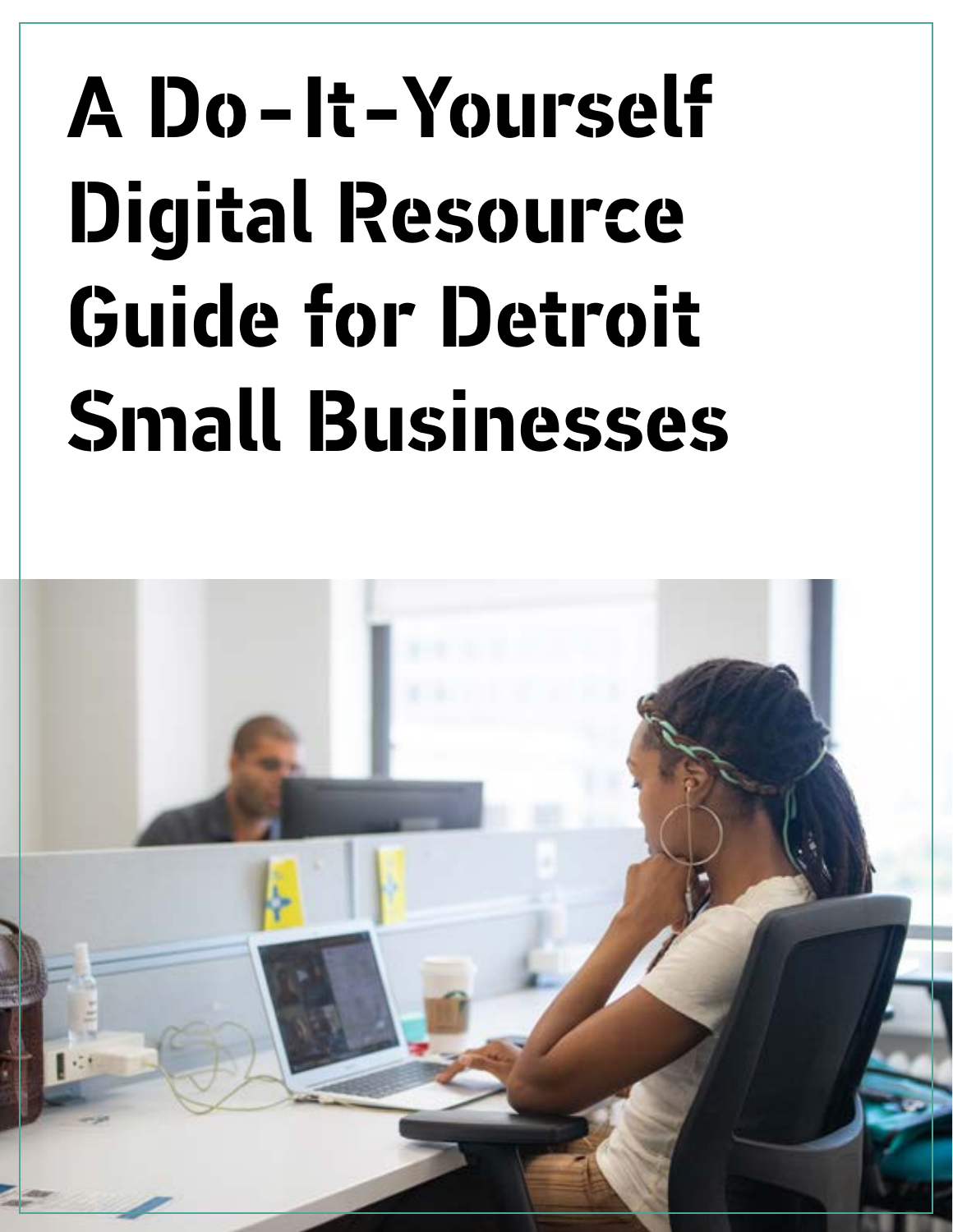#### Dear Business Owners

The COVID-19 pandemic has revealed how essential it is for businesses to be able to be found online. It has also made it more important than ever for businesses to be able to use technology to make things easier, faster, and more efficient.

Members of the NBI Worktable's Digital Divide committee heard from you that you did not have time to watch 30 hours of YouTube to learn how to use social media or incorporate technology in your business: you wanted a curated list of easy-to-follow resources that could help you go from technovice to tech-savvy NOW.

This guide is an attempt to answer that call.

In these pages you will find links to resources in most of the areas affecting micro-businesses. It begins with some resources to help business owners get access to the internet. From there, it moves in a progression one might follow when starting a business: establishing a company name and brand, selling online, and then incorporating software or apps into other business functions to save you time and money. Each section begins with testimonials from business owners like you who were willing to share their pain points or the solutions that worked for them. Where there are organizations within our ecosystem who specialize in offering support for a problem, we have listed them.

This guide is not intended to be read like a book. It is more like a collection of field notes and selfassessment quizzes, where we have captured the best digital resources we know of for business owners, sorted by topic. Please jump from section to section as you encounter challenges in your business.

With this first edition, we have undoubtedly missed some great resources. If you have additions or corrections, please email your edits to lmanigault@degc.org.

To keep up to date on information about digital tools and resources to help your business thrive, please visit www.detroitmeansbusiness.org.

Presented by

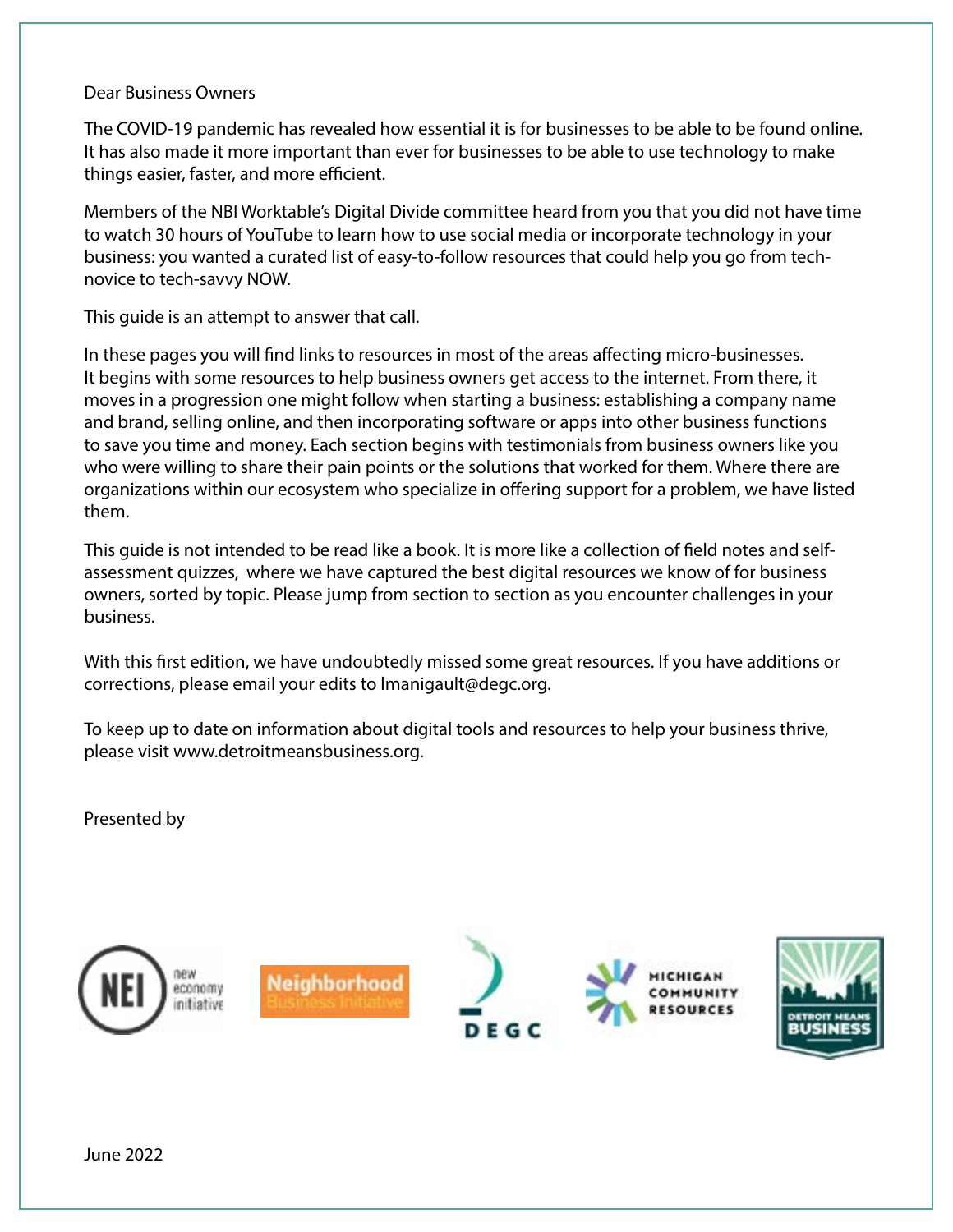About the Authors:

The Neighborhood Business Initiative (NBI) Worktable's Digital Divide Committee worked with the Detroit Economic Growth Corporation (DEGC) and the University of Michigan's Center on Finance, Law & Policy to create this workbook with support from the New Economy Initiative (NEI).

The DEGC is dedicated to Detroit's growth. The organization designs and implements innovative solutions that drive investment, create jobs, and advance the economy of the City of Detroit through public-private collaborations. DEGC's Small Business Team provides a host of resources to help startups and established businesses grow, succeed, and generate even more economic vitality.

The University of Michigan's Center on Finance, Law & Policy (CFLP) is an interdisciplinary research center based at the Ford School of Public Policy that draws together faculty, staff, and students from across the University to create a financial system that is safer, fairer, and better harnessed to the real economy. Through its largest program, the Detroit Neighborhood Entrepreneurs Project, CFLP staff match faculty-supervised student teams with Detroit micro-enterprises to help overcome business owners' legal, financial, marketing, operational, and design challenges.

The NEI is a philanthropic collaboration and special project of the Community Foundation for Southeast Michigan that is working to build a regional network of support for entrepreneurs and small businesses. Its mission is to grow an inclusive culture of entrepreneurship in southeast Michigan that benefits all residents and strengthens the regional economy.

### Thank you to:

The New Economy Initiative for funding this project.

The NBI Digital Divide Committee, who conceived of this guide and provided initial content and to Janai Gilmore at Michigan Community Resources for providing project management support to the effort.

Thank you to Christie Baer and the research assistants at the University of Michigan's Center on Finance, Law & Policy, including Bogyung Lim, Diane Kaiyoorawongs, and Casey Rheault, who performed valuable research assistance and turned this into a physical product.

Thank you to Lawshawna Manigault and Drew Lucco from Detroit Economic Growth Corporation who added new content and to Lily Hamburger of Detroit Means Business for providing a platform for hosting this.

Finally, thank you to the business owners who were willing to willing to share their digital challenges for the sake of helping others.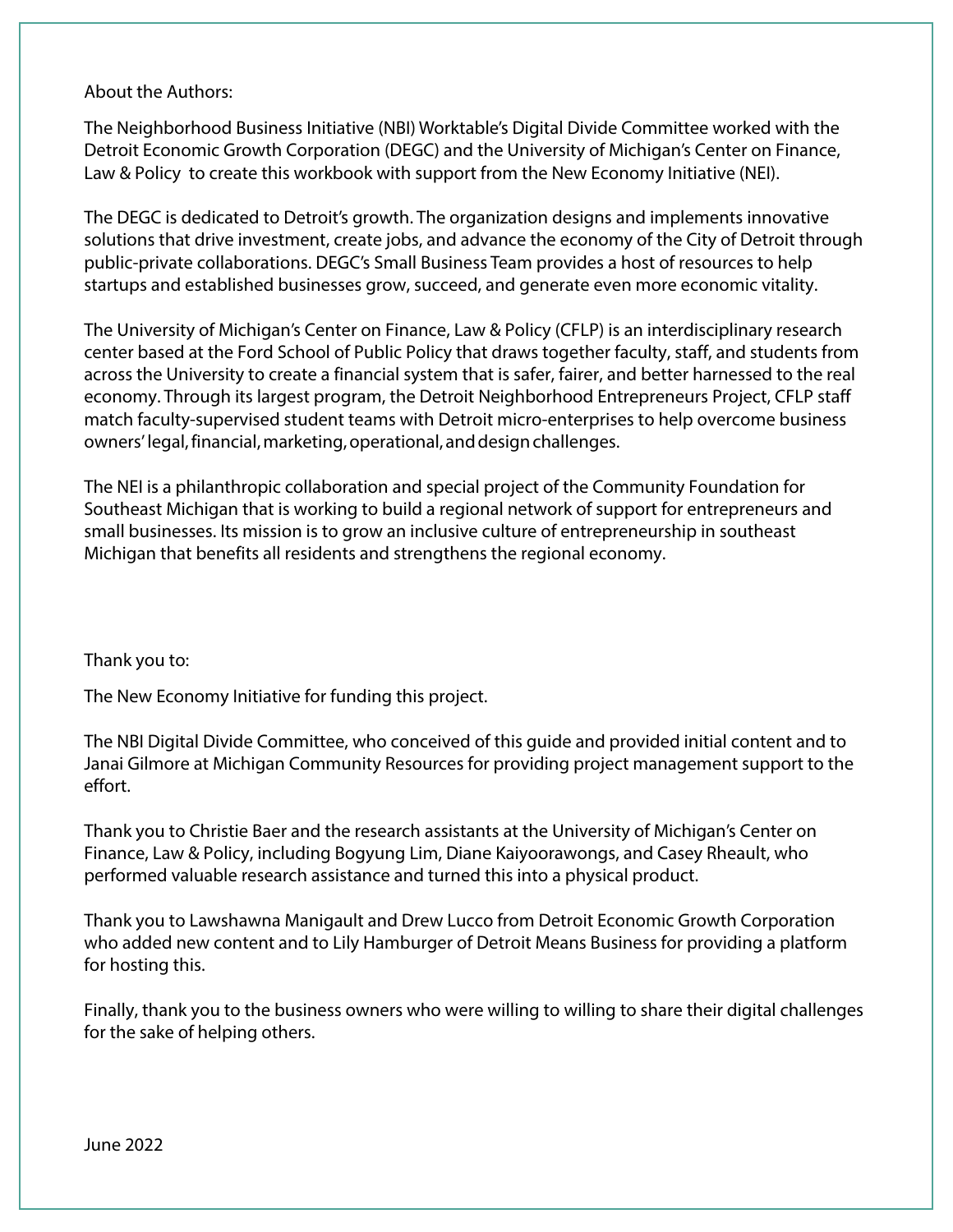### **Contents**

| <b>Getting Online</b>                      | 5  |  |
|--------------------------------------------|----|--|
| Establishing and Building a Brand          |    |  |
| <b>Choosing a Company Name</b>             | 7  |  |
| <b>Changing your Company Name</b>          | 8  |  |
| Creating a Logo                            | 9  |  |
| Storytelling                               | 10 |  |
| Website Building                           | 12 |  |
| Social Media                               | 14 |  |
| Selling Online                             | 16 |  |
| Accounting                                 | 19 |  |
| <b>Point of Sale Systems</b>               | 21 |  |
| <b>Email Communications</b>                | 22 |  |
| Payroll                                    | 23 |  |
| Storing Your Business Data in the Cloud    | 23 |  |
| <b>Project Management</b>                  | 24 |  |
| <b>Electronic Inventory Control System</b> | 25 |  |
| Task Automation Software                   | 25 |  |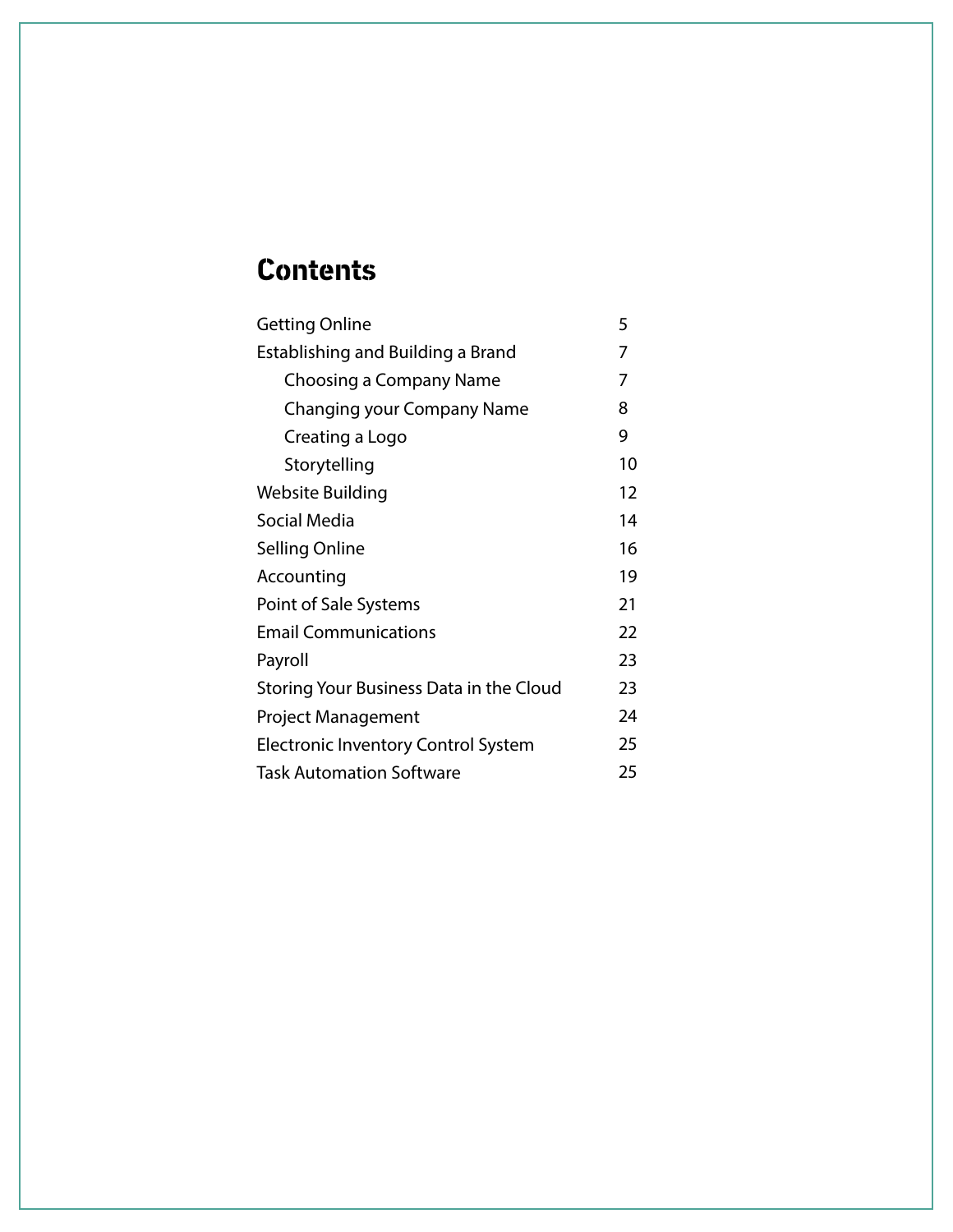# **Getting Online**

*"Connect 313 is a city-wide, data-driven digital inclusion strategy that brings countless organizations together with the bold goal to make Detroit a national model for digital inclusion and ensure all Detroiters can access the digital world and the opportunity it brings. Ensuring that small business owners and entrepreneurs have the digital resources they need to compete in a global economy and reach their aspirations for their businesses will remain a focus of the ecosystem."*

Autumn Evans Operations Director, Connect 313 Deputy Director of Digital Inclusion, City of Detroit



### **How to Get Access to a Computer**

While some digital tools for small businesses can be accessed directly from a smartphone or tablet, sometimes website pages or features can only be seen on a computer. Here's where to go if you need access to a computer:

*• [Connect 313](https://connect313.org/introducing-the-connect-313-fund/) •*

Started in 2020, this City of Detroit initiative helps residents receive affordable devices, sign up for low-cost internet service, and upgrade their digital skills through yearround trainings.

*Libraries* 

The Detroit Public Library provides free wifi and workspaces in its 6 branches. To find the library closest to you, go to their [website.](https://detroitpubliclibrary.org/locations)

*•* **Build [Institute](https://www.buildinstitute.org/godaddy-detroit-program/)** Loans free computers to some businesses

### **How to Get Access to the Internet**

If you have a computer or device, but do not have internet service at your business, here are some places you can go to access free wifi:

- *• Community Development Organizations & Neighborhood Associations*: Grandmont Rosedale Development Corporation, Jefferson East, Inc. and some others offer free wifi to its small business members.
- *• The [Equitable Internet Initiative](http://www.giacollectives.org/?q=collectives/eii) of the Grace in Action Collectives*

provide free wi-fi installations for residents of neighborhoods surrounding the Grace in Action. They also provide free workshops on internet use, Google Docs, and social media.

- *• [U.S. Affordable Connectivity Program](U.S. Affordable Connectivity Program. Administered by the USAC, with oversight from the FCC, this program helps low-income households pay for internet services and connected devices.)* 
	- Administered by the USAC, with oversight from the FCC, this program helps lowincome households pay for internet services and connected devices.

### *• Coworking Spaces*

Shared spaces that people rent to use by the day, week, or month so that they can have access to technology, amenities, and networking opportunities. Coworking spaces in the Detroit area that include wifi with rental (you must provide your own computer or device) ([MDBBA,](https://mdbba.com/) [Bamboo,](https://www.bamboohr.com/) [TechTown,](https://techtowndetroit.org/) [Space Lab,](https://spacelabdetroit.com/) [WeWork](https://www.wework.com/), [Build](Lawshawna Manigault and Drew Lucco from Detroit Economic Growth Corporation)  [Institute\)](Lawshawna Manigault and Drew Lucco from Detroit Economic Growth Corporation)

- *• Wayne State University* has a public wifi network (WSU-Public) for guests to connect.
- *•* Most *coffee shops* offer free wi-fi with purchase. These include Detroit Sip (Livernois), The Gathering Coffee Co. (E. Grand Blvd), Narrow Way Cafe (Livernois), Great Lakes Coffee (Eastern Market), The Red Hook (Ferndale), Public Square Coffee Co. (Grandmont Rosedale).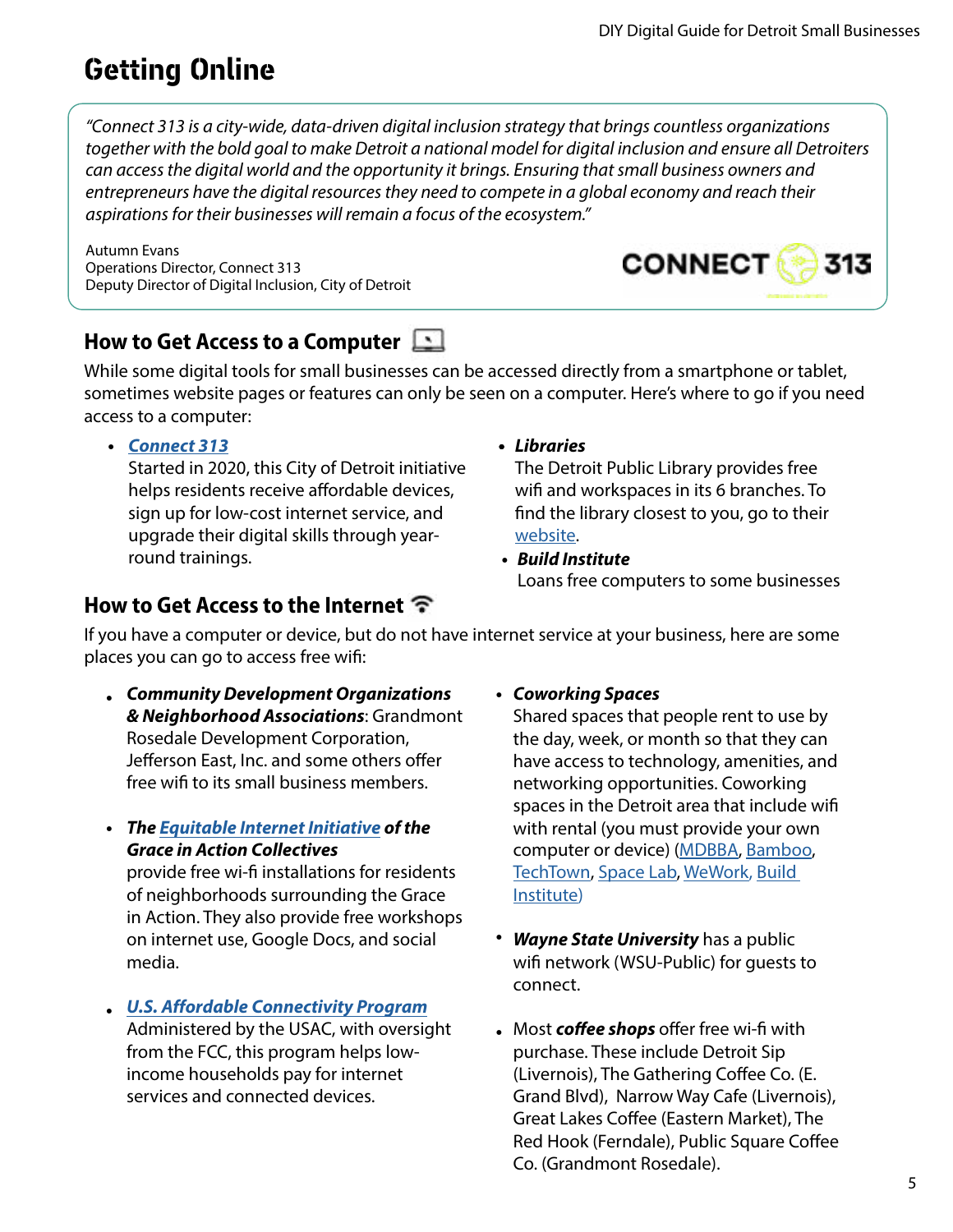### **Access to People Who Can Show You How to Use Technology**

*• [Connect 313](https://connect313.org/resources/)*.

This City initiative offers year-round trainings ranging from how to use a Chromebook and basic computer skills to how to do coding in Python, HTML, or Java.

- *• [Grace in Action Collectives](http://www.giacollectives.org/?q=collectives/eii)*. Nonprofit group that provides digital training and access to cable.
- *• [Detroit Equitable Interest Initiative](https://detroitcommunitytech.org/eii)*. This program provides programming and training for Detroit residents to become "Digital Stewards," among other things.
- *• [Detroit Community Technology Project](https://detroitcommunitytech.org/?q=eii)*. This program has trained 45 Digital Stewards across Detroit who offer community workshops and training to demystify technology.
- *• [Tech Town Ask an Expert Program.](Through its Ask An Expert program, Tech Town offers 25-minute sessions with experts in technology, websites, e-commerce, accounting, retail, and marketing.)* Tech Town offers 25-minute sessions with experts in technology, websites, e-commerce, accounting, retail, and marketing.

### **Access to Technology Training Videos**

*[Tech Town.](https://techtowndetroit.org/training-series/) •*

Has an on-demand video series about videos on websites, ecommerce, marketing and social media.

*• [Osborn Business Association](https://liveinosborn1.org)*.

This community development organization offers a pilot program that will include both in-person workshops on website design and management, social media marketing, and electronic payment systems. The program will also offer on-demand virtual trainings in capital readiness and credit building. For more information, email Paul Garrison at [pgarrison@onaoba.org.](mailto:pgarrison@onaoba.org)

*•  [Jefferson East, Inc./University of Michigan](https://financelawpolicy.umich.edu/research-projects/community-engaged-research-community-tech-workers) [Community Tech Worker project](https://financelawpolicy.umich.edu/research-projects/community-engaged-research-community-tech-workers)*.

Six Community Tech Workers will provide 1:1 tech support onsite in the East Jefferson corridor beginning June 2022; some virtual appointments available will be available for business owners outside those five neighborhoods later in 2022. Email questions to [DNEP-CTW-research@umich.](mailto:DNEP-CTW-research@umich.edu) [edu.](mailto:DNEP-CTW-research@umich.edu)

• Build Institute **[Entrepreneurs-in-Residence](https://www.buildinstitute.org/entrepreneurs-in-residence/)** or [Masterclasses.](https://www.buildinstitute.org/courses/build-master-class/)

Free office hours or short, intensive classes on a variety of subjects, including technology issues.

*• [Verizon Small Business Digital Ready](https://www.verizon.com/about/responsibility/digital-inclusion/small-business-training)*. This online curriculum helps small businesses go digital. Short instructional videos include topics like Search Engine Optimization (SEO), working remotely, and financial management.

*•*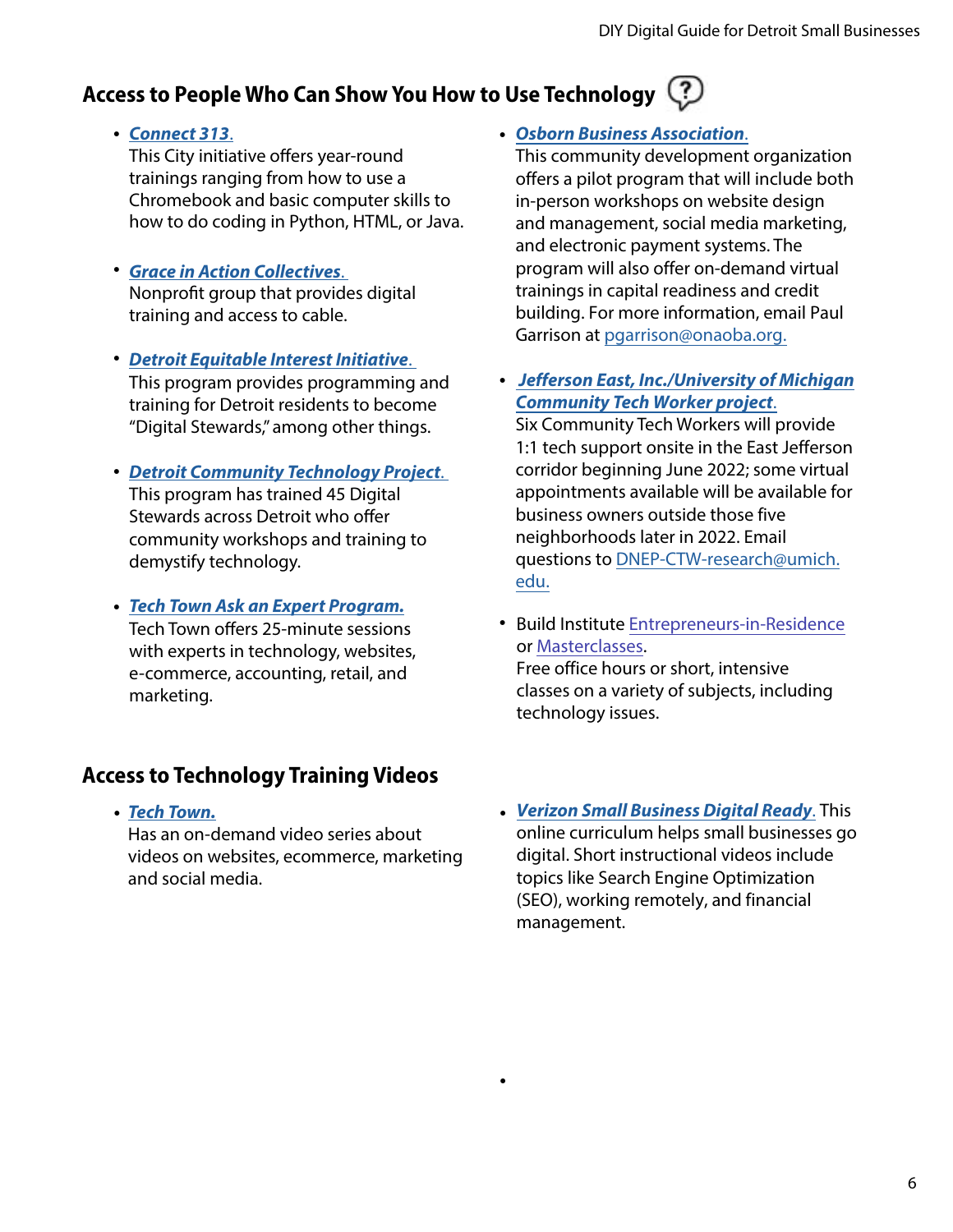### **Establishing and Building a Brand**

*"As stewards of Detroit's UNESCO City of Design designation, Design Core believes strongly in the power of brand design to strengthen individual businesses and help preserve the overall historical and cultural identity of Detroit's commercial corridors and neighborhoods."*

Bonnie Fahoome Design Core Detroit



### **Choosing a Company Name**

Your business' name signals to customers what your business stands for. It is often the first thing that potential customers will encounter. You want it to be memorable and distinctive.

### *Strategies for Choosing a Business Name*

- Use a free online business name generating tool like **Business Name Zone or [Business Name](https://businessnamegenerator.com/)** [Generator](https://businessnamegenerator.com/)
- Experiment with different word combinations using a thesaurus (www.thesaurus.com). E.g., if you sell baked goods, think beyond "bakery" to options like confectionery, pastry shop, or patisserie
- Make up a new word using [WordMerge](https://werdmerge.com/) or a [fake name generator](https://www.wordgenerator.net/fake-word-generator.php)

### *Is this name already in use?*

Before you buy the domain name and print out t-shirts, you might want to make sure your business name does not infringe upon any trademarks or have wide usage near you. To find out:

- □ Search U.S. Patent and Trademark Office database
- $\Box$  Search Existing [patented names on Google](https://patents.google.com/)
- $\Box$  Search the Michigan Department of Licensing & Regulatory Affairs corporations website

*Are you thinking outside the box? Creative names can pique potential customers' interest by signaling that your business is unlike the others.*

*Conversations with Strangers* (a simple, free way to test out different business names) For a week, everywhere you go, while you are near people who are like your target customer, ask strangers for input. ("Hi, I have a small business and I'm trying to figure out if I have the right name. The name of my business is \_\_\_\_\_\_. What kind of business do you think it is? Knowing only the name, what assumptions would you make about it?") Write down the answers. What did you learn?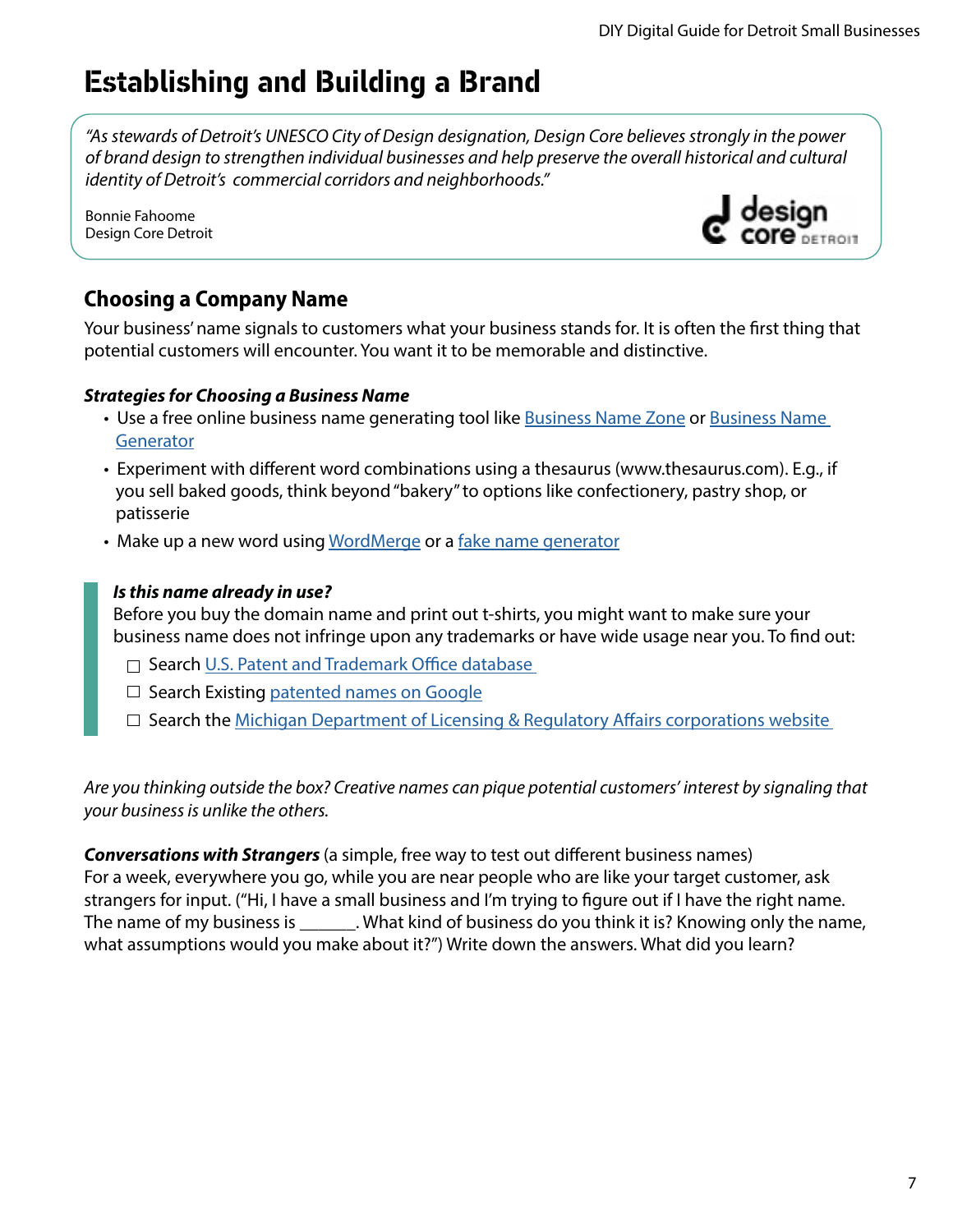### **Changing Your Company's Name**

*"Change is inevitable, and that is both a challenge and an opportunity. A challenge to grow and leave behind that which isn't beneficial, and an opportunity to grow into a vision of the future. What started as Featherstone Moments was only the beginning, the catalyst for something else. Our mission, our team, our focus evolved. We couldn't leave our brand behind."*

Juan Carlos Dueweke-Perez

Owner, Featherstone, on why Featherstone Moments became Featherstone Agency

**When might you want to change your company name?** (No matter how long you've been in business!)

- $\Box$  Name is not distinctive or no one can remember it (most common offender: company names with the initials of the founders)
- $\Box$  There's a competitor name that is similar that causes customer confusion
- $\Box$  Name is tied to geography and your business is expanding to a new market
- $\Box$  Your product/service offerings have changed
- $\Box$  Your tastes have changed
- $\Box$  Your business name is closely tied to a massive scandal, bankruptcy, or unflattering news event
- $\Box$  Your business goals changed and you want your name to reflect your new business identity

### *Examples of a business adopting a new name:*

- *Dunkin' Donuts Dunkin*: Dunkin' Donuts wanted their company name to show that their company offered more than doughnuts and wanted to increase emphasis on non-doughnut items, such as coffee and sandwiches. As such, they dropped "Donuts" from their name to better reflect what their business has to offer.
- **Featherstone Moments → Featherstone**: The new brand better reflects the company's marketing and public relations services with expertise working with immigrant, BIPoC and LGBTQ-owned businesses.

For exercises in how to define your brand strategy and work with designers, download Design Core Detroit's free e-book, [Design Guide: Neighborhood Business](https://designcore.org/businesses-and-community/tools-and-education/). Design Core also provides recurring opportunities to meet local designers for hire and build on your own design skills.

Additionally, University of Michigan students involved with the Detroit Neighborhood Entrepreneurs Project often take on naming and re-branding projects for free through semester-long engagements. To learn more, contact Aaron Jackson at [dnepdetroit@umich.edu.](http://mailto:dnepdetroit@umich.edu)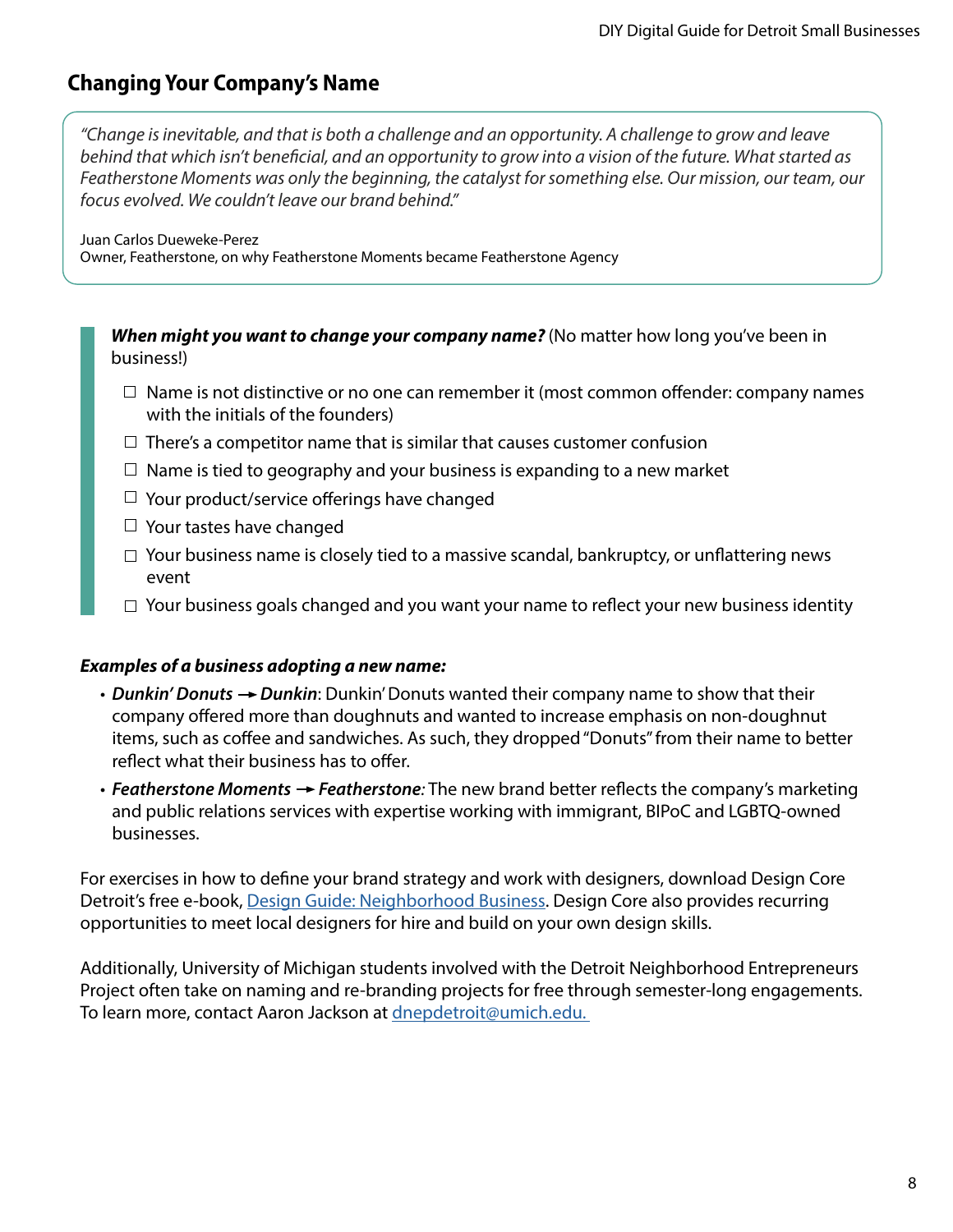### **Creating a Logo**



### *Creating a Logo*

Along with the business name, your company logo is one of the first things that your potential customers encounter about your business. Through a logo, you can visually communicate to your customers what your name alone can't communicate: the feel, concept, and values of your company. It also helps your customers to instantly identify your products.

### *Can You Say "YES" to all of these statements about your logo?*

- $\Box$  My logo is visually pleasing.
- $\Box$  My logo is not confusing.
- $\Box$  My logo is legible in multiple formats (website, social media, signage, merchandise).
- $\Box$  My logo combines the right colors, typeface, proportion, and size.
- $\Box$  My logo reflects the values of my company.
- $\Box$  When I ask someone to recall my logo, they can remember what it looks like.
- $\Box$  My logo hints at what my business is about.
- $\Box$  My logo was not made from clip art.
- $\Box$  My logo reflects the core part of what my business does/sells now.

### **If not, it might be worth getting a second opinion about whether it's time to make a change.**

### *Bookmark these design websites for help with logo creation:*

- *[Canva](https://www.canva.com/)*. Free graphic design software that can be used to design logos, social media content, documents, etc. Offers free templates as well. Make sure you set up your brand colors & fonts!
- *[Squoosh.app](https://squoosh.app/)*. Free website used to resize images.
- *[99designs](https://99designs.com/)*. Low-cost website where designers compete to design your logo through multiple versions with feedback from you.
- *[Canny Creative](https://www.canny-creative.com/creating-brand-guidelines/)*. Ofers a step-by-step guide to create your own logo.

#### *Bookmark these websites for free images that can be used on your website or social media (make sure you follow copyright and attribution rules!)*

- pexels.com
- pixabay.com
- infogram.com (for creating infographics)
- storyblocks.com
- thenounproject.com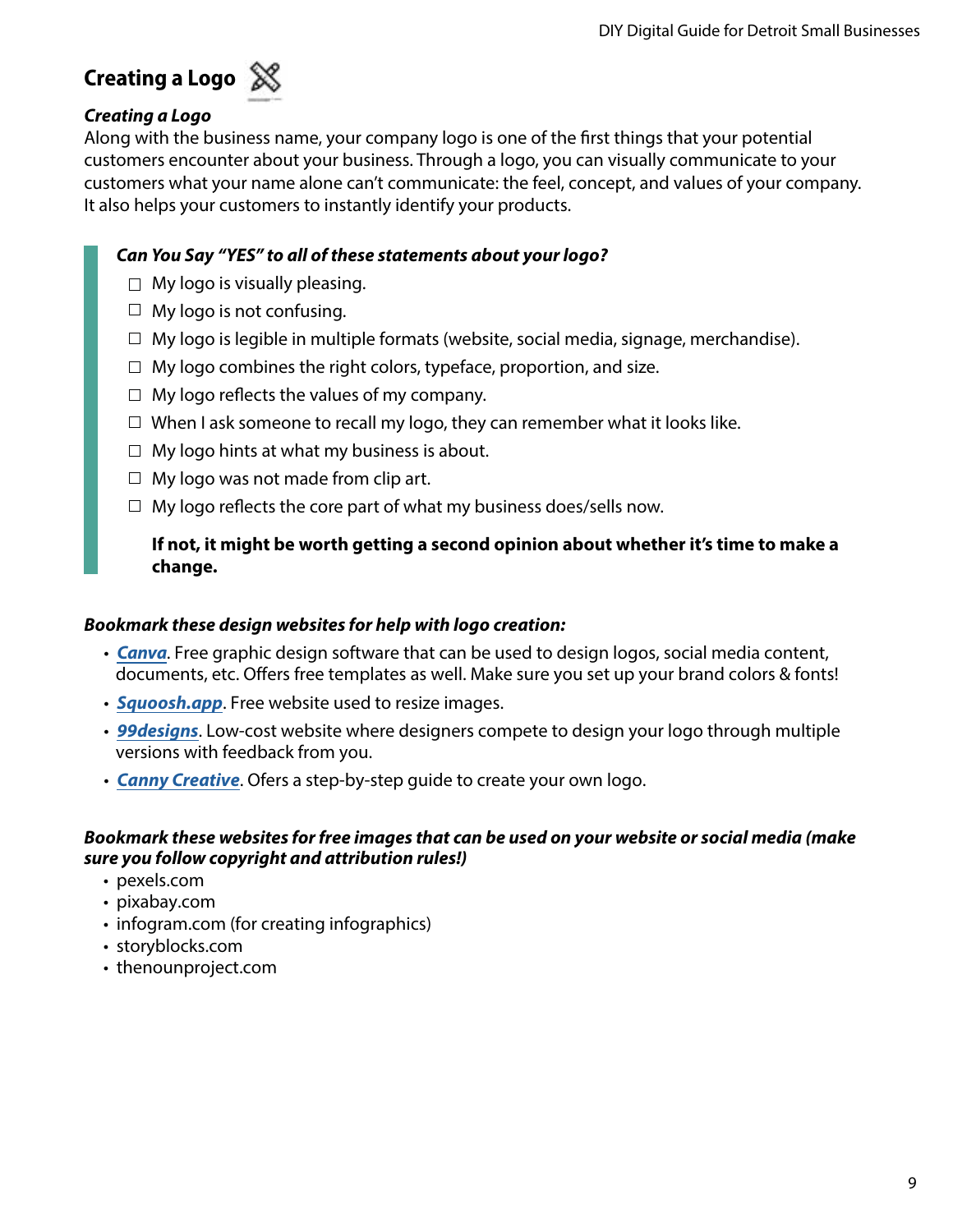### **Storytelling**

To truly connect to your customers, it is important to tell a story about your business. Telling a story helps to humanize your business, allowing customers to form emotional and personal connections to your business. Business stories tell customers that your business is more than an entity that makes a profit; it is an entity that creates value for employees and the greater communities. They communicate why your business should stay and your consumers should continue to support your business.

### *Acvitity: Rehearsing your brand story*

Good story telling takes practice. Here are some questions business owners are often asked. It might be worth writing out answers to these and rehearsing saying them out loud (and including them on the "About Us" page of your website):

- How did your business start?
- What values does your business stand for?
- What does the business mean to you?
- What does the business mean to the greater community?
- What inspires you to keep your business going?

*Advanced Level Communications:* work with a design team to make a storytelling "kit" that includes stock language and images that are always approved for use when talking to potential customers or the media about your company.

**PR pro tip:** Know your audience! How would you change the language you use to communicate your business story to …

- Potential/current customers?
- Investors?
- Potential business partners?

### *How Strong is your Branding?*

To further develop and define your brand, consider the following statements. If you can answer YES to these statements, you are on track to having a strong and well-defined brand.

- $\Box$  I have a strong sense of who my target customers are.
- $\Box$  I know what my target customers like, want, and need from my business.
- $\Box$  I am able to articulate my business's unique value proposition in the marketplace.
- $\Box$  I know the competitors I have in the marketplace
- $\Box$  My business consistently uses the same visual elements (logo, color palette, typeface, photography style, etc.) in our messaging across platforms.
- $\Box$  My business consistently uses the same tone in our messaging (ads, social media, blog posts, etc.).
- $\Box$  The customer experience consistently reflects who we are and how we want to be perceived as a company.
- $\Box$  I have a plan for managing and strengthening my brand.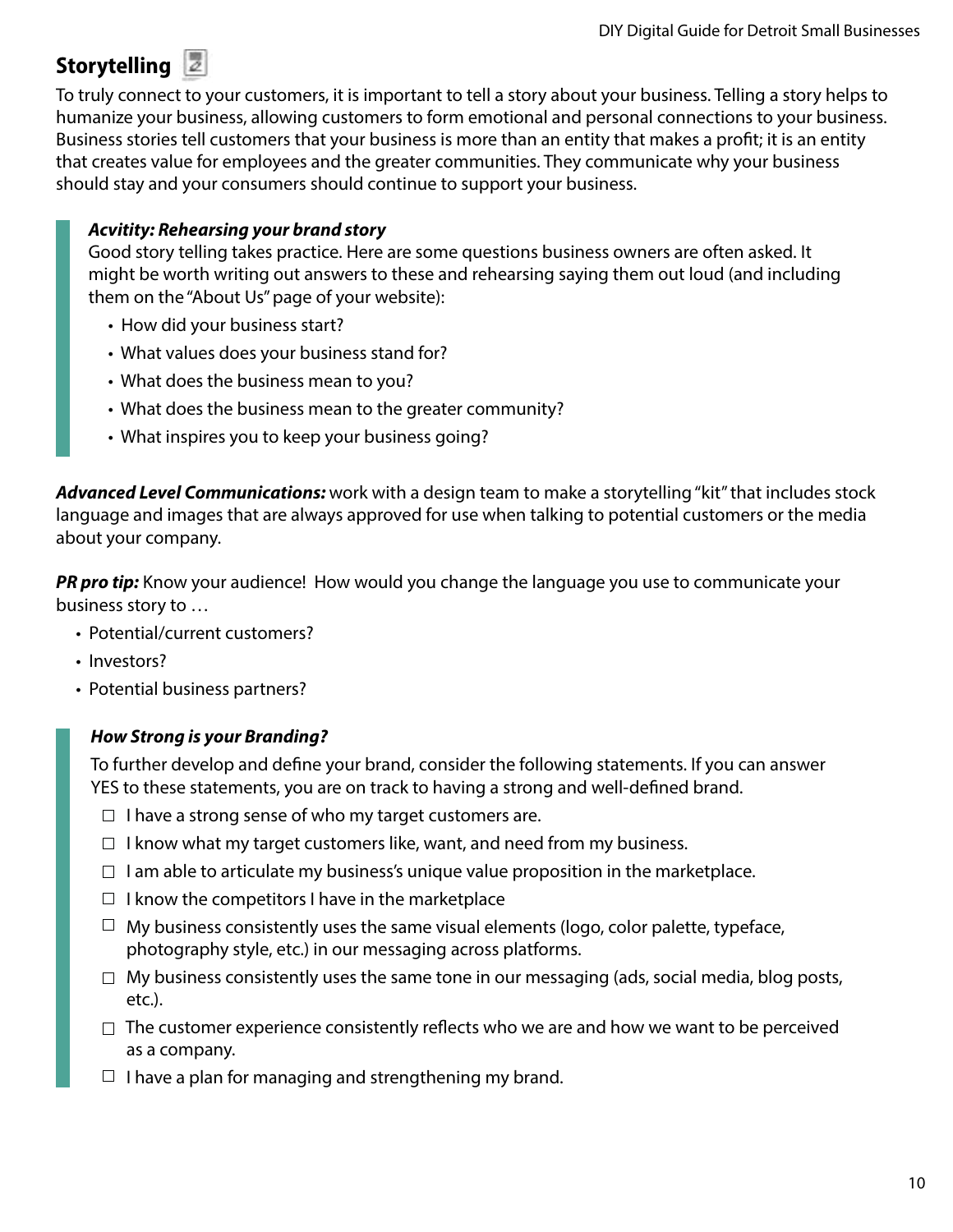#### *To Learn More About How To Build A Strong Brand:*

- "*[Design Guide for Neighborhood Business"](https://designcore.org/wp-content/uploads/2018/06/DesignGuide_DigitalUpload.pdf)* by Design Core Detroit
- *• [Got Branding? with Tom Nixon of Harrington](https://semichigan.score.org/blog/do-small-businesses-have-or-need-brand)* Podcast Episode 21.4 SCORE Southeast Michigan
- *["A Beginner's Guide to Branding Your Business"](https://www.uschamber.com/co/grow/marketing/guide-to-business-branding)* CO by U.S. Chamber of Commerce webinar https://www.uschamber.com/co/grow/marketing/guide-to-business-branding
- *"[The Definitive Guide to Branding](https://www.oliveandcompany.com/blog/branding)"* Olive & Co. article https://www.oliveandcompany.com/ blog/branding
- More on **branding and storytelling from the University of Michigan +Impact Studio for Local Business**
- Additional ideas on [how to create and tell your business story](https://www.columnfivemedia.com/how-to-tell-a-brand-story/)

### *Need 1:1 help? Sign up for Free Advising*

- TechTown [Ask an Expert](https://techtowndetroit.org/ask-an-expert/) [Meet for 25 minutes with an industry expert](https://techtowndetroit.org/?press-release=techtown-offers-free-consultations-with-business-experts) from TechTown's Professional Services Network.
- [MI SBDC](https://sbdcmichigan.org/)  Meet with a professional small business consultant.
- [SCORE SEM -](https://semichigan.score.org/) Meet with an experienced business mentor.
- [Build Institute](https://www.buildinstitute.org/entrepreneurs-in-residence/) Get free 1:1 coaching from an Entrepreneur-in-Residence.
- DNEP's Marketing or Ross School of Business classes at the University of Michigan contact Aaron Jackson [\(awjack@umich.edu\)](mailto:awjack@umich.edu) for more information

### *Ready to hire* **s***omeone to help?*

Student interns can be a low-cost, valuable resource for getting recurring help. Consider reaching out to Wayne State, University of Detroit Mercy, or the University of Michigan to recruit one.

Design Core Detroit connects business owners to [local, vetted branding](https://designcore.org/businesses-and-community/hire-a-designer/) professionals. Visit [designcore.org](https://designcore.org/) to learn more.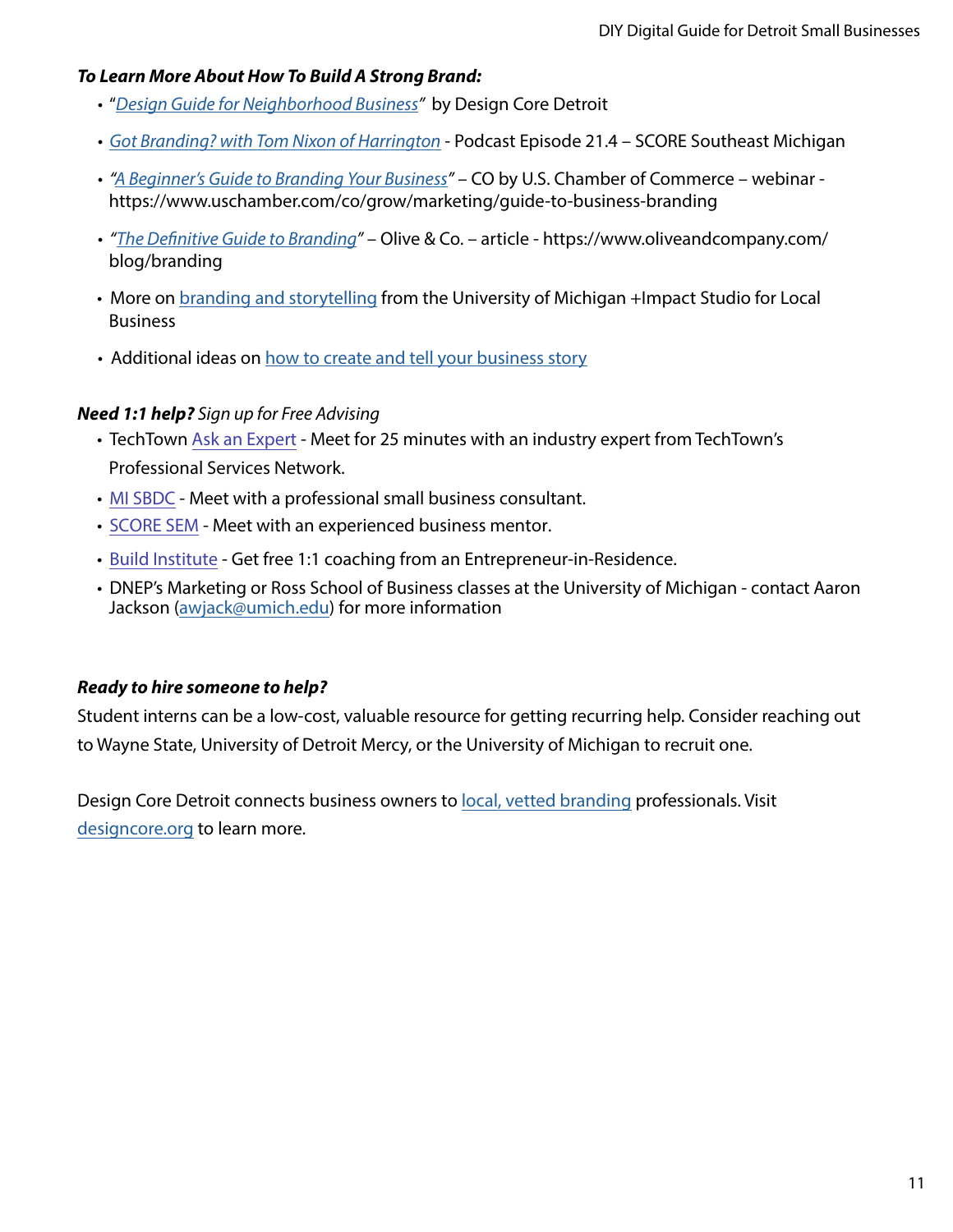**REBRAND ) DETROIT** 

# **Website Building**

*"Rebrand Cities was able to take my business from an idea to a thriving small business by helping to create an exceptional website! The very day the website was launched, we were contacted by Pepsi Cola and able to secure a contract with them. To date, Believe 313 Staffing has been able to provide adequate job opportunities to thousands of applicants with ease with the use of our website."*

Mario Kelly on working with Rebrand Detroit Founder, Believe 313 Staffing

A website signals to potential and current customers that your business is legitimate and established. According to the [Google Digital Essentials Guide,](https://smallbusiness.withgoogle.com/digital-essentials-guide#!/) 70% of consumers agree that they expect all businesses, including small businesses, to have a website. In the 21st century economy, a website is a crucial promotional and marketing tool.

*Building and maintaining a website can seem intimidating at first. But it is very doable. With the right knowledge and tools, you can build and manage an effective website for your business.* 

### **How to Get Started**

### **1)** *Decide your website objective.*

Is it a store, a place to share updates, or provide information to people who want to visit your storefront? How does your website contribute to your revenue or business goals?

### **2)** *Outline the pages you will want on your website.*

Common pages include About us, Services/Products, Hours, Contact us/ Feedback, Location. Consider what you want the customer to learn/do on each page.

### **3)** *Select your website platform and template.*

More information on common platforms below. The template for your website should fall in line with your brand objectives.

### **4)** *Build your website.*

Tutorials for how to do this are linked below.

### *5) Publish your website.*

Double check your Search Engine Optimization settings, proofread everything, and ensure that all the links work. Link your website to your google business listing, social media, etc.

### *6) Update and maintain your website regularly.*

Schedule a regular reminder to revisit your website and make any necessary changes. This should be simple if you selected the appropriate platform/website builder for your skillset.

### *7) Do user testing.*

Can your customers find things quickly and easily? If not, revise.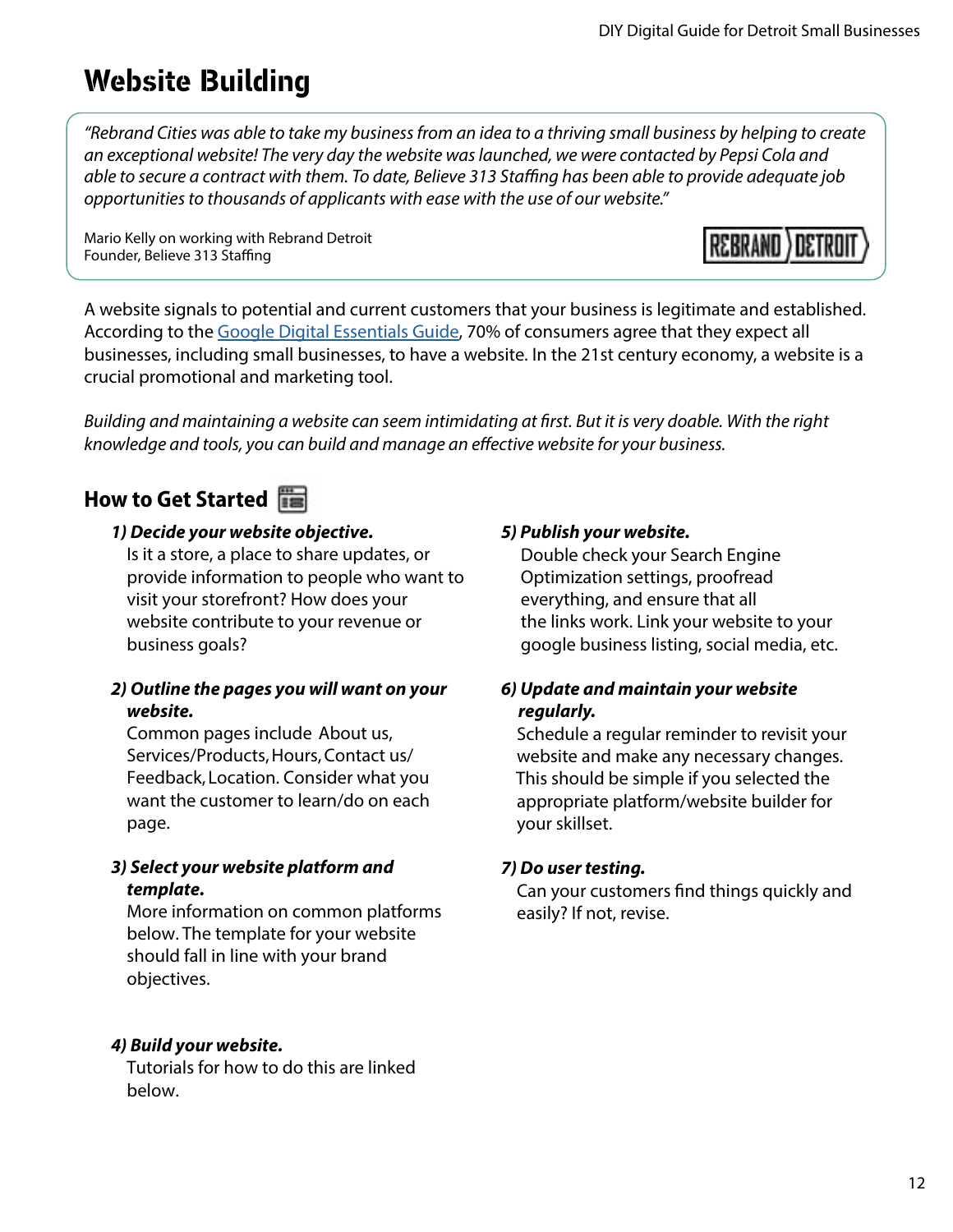### *What are the common platforms & when they might make sense for you? See:*

- [10 Best Website Builders for Small Business: Grow in 2021](https://www.websitebuilderexpert.com/website-builders/small-business)
- [Selling Online +Impact Studio for Local Business \(scroll down for website resources\)](https://impactstudioforlocalbusiness.org/selling-online)

### **Popular Website Building Platforms**

- *[Wix](https://www.wix.com/ecommerce/website)* (Easy to use, good value, less design flexibility) [Full Wix video tutorial](https://www.youtube.com/watch?v=nIKbN5pBSXo)
- *[Squarespace](https://www.squarespace.com/how-to/build-a-website)* (More complicated; greater design flexibility; search engine optimization, and integration with social media for building your brand) [Full Squarespace video tutorial](https://www.youtube.com/watch?v=f7q6eFnEZ7Y)
- *[Shopify](https://www.shopify.com/blog/start-online-store)* (Great for ecommerce; ideal if you use Shopify's inventory management system already) [Full Shopify video tutorial](https://www.youtube.com/watch?v=7--_KA2sy9Y)
- *[GoDaddy](https://fitsmallbusiness.com/how-to-build-a-godaddy-website/)* (Can be set up entirely using a mobile phone; affordable; quick to get started but restrictive to update later; not ideal for ecommerce) [Full GoDaddy Video tutorial](https://www.youtube.com/watch?v=7LAkVYe4Lj8)
- *[Weebly](https://www.websitebuilderexpert.com/website-builders/how-to-use-weebly/)* (Great value for money but not intuitive to build and maintain websites) [Full Weebly video tutorial](https://www.youtube.com/watch?v=nLJvniZrSp4)

### *Need 1:1 help?*

Build Institute's [Empower by GoDaddy program](https://www.buildinstitute.org/godaddy-detroit-program/) offers digital education and hands-on website building.

The [Underdog Foundation](https://iamtuf.org/our-services) has expanded to Detroit! Skilled volunteers with this organization will help you set up a new website and teach you to maintain it over a one year period for free.

Or, if Shopify is what your business needs, sign up for a new program sponsored by Shopify and the [Detroit Pistons.](https://www.shopify.com/building-shop-313) New Shopify merchants receive a free 60 day trail and store build; owners learn about branding best practices and marketing strategies from the associated Shopify GO Growth program.

Setting up a website is a huge amount of work, but maintaining it is a weekly commitment. Schedule time each week to do website updates, or consider hiring someone to do this for you!

### *Learn more:*

- [Design Guide for Neighborhood Business](https://designcore.org/wp-content/uploads/2018/06/DesignGuide_DigitalUpload.pdf) Design Core Detroit
- [Digital Essentials Guide](https://smallbusiness.withgoogle.com/digital-essentials-guide#!/) Google
- [Selling Online](https://impactstudioforlocalbusiness.org/selling-online)  University of Michigan DNEP +Impact Studio for Business
- [Grow with Google: A guide to navigating your business through uncertain times –](https://services.google.com/fh/files/misc/growwithgooglebusinessresources.pdf) Google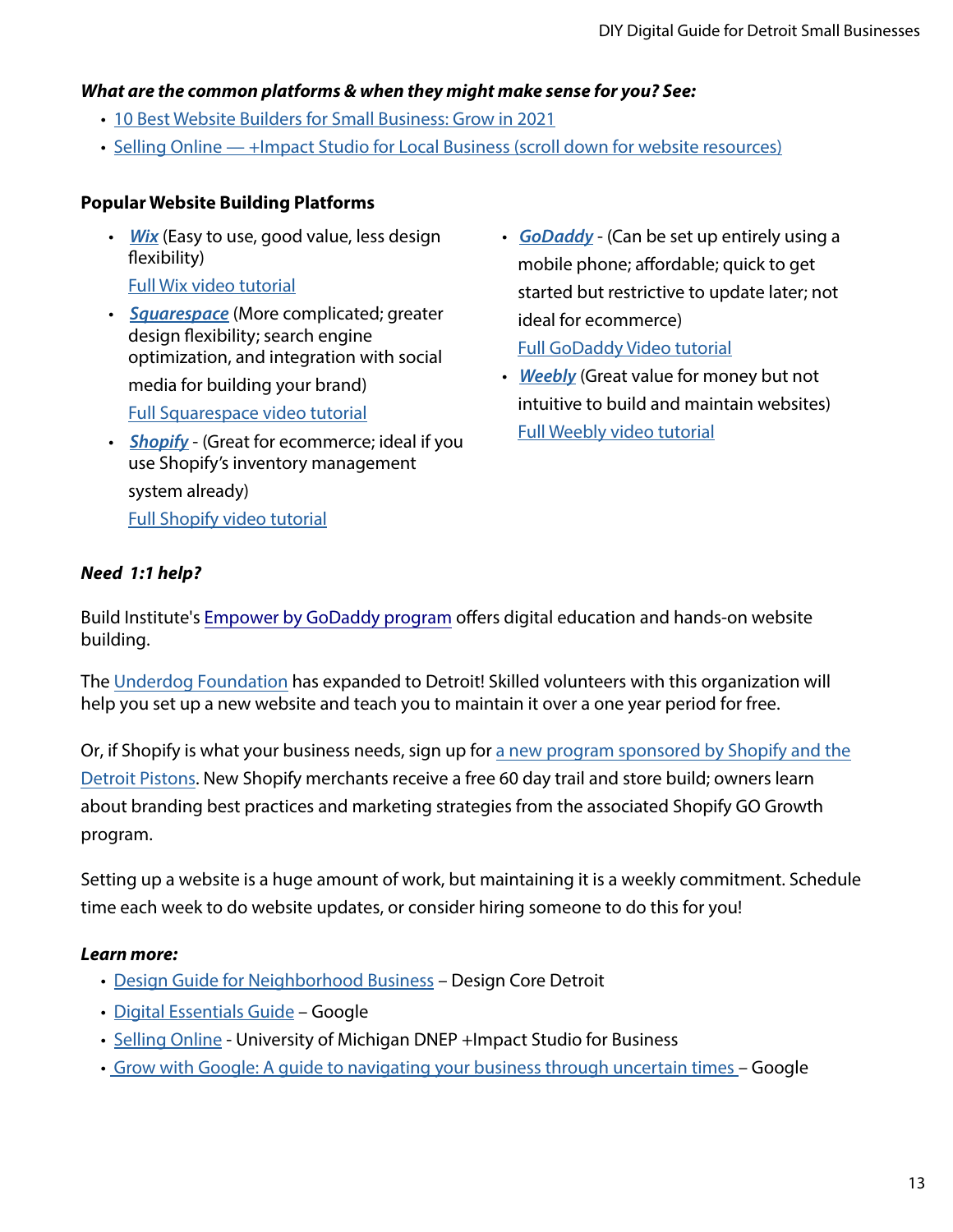# **Social Media**

Social media is a digital platform where online users can connect. On social media, you can share messages, pictures, events, business information and products, and much more. According to the [Google Digital Essentials Guide,](https://smallbusiness.withgoogle.com/digital-essentials-guide#!/) over 70% of consumers use Google Search to research before they make a purchase, which means that they will not only look at your website but social media accounts to learn about your business. Social media accounts are often free, with options for paid upgrades to access additional features

### *Which social media platforms make sense for your business (if any)?*



Largest demographic group of Facebook users is between the ages of 25 and 35 years. Recently, seniors are its fastest growing age range, while younger users have turned away from facebook.

42% of Twitter users are between 18 and 29 years old. Twitter is also popular with white collar workers.



Yelp's user base is evenly spread across different age ranges.

### *What platform is best for what you are trying to post?*

• Do you want to share long posts?



• Do you want to post quick and engaging pieces of information?



• Do you sell products or services?



• Do you want to post pictures?





25-34 year olds represent the largest advertising audience on Instagram, followed by the 18-24 years group.

Half of the users are under 29 years old. Adult users have grown 5 times in past months.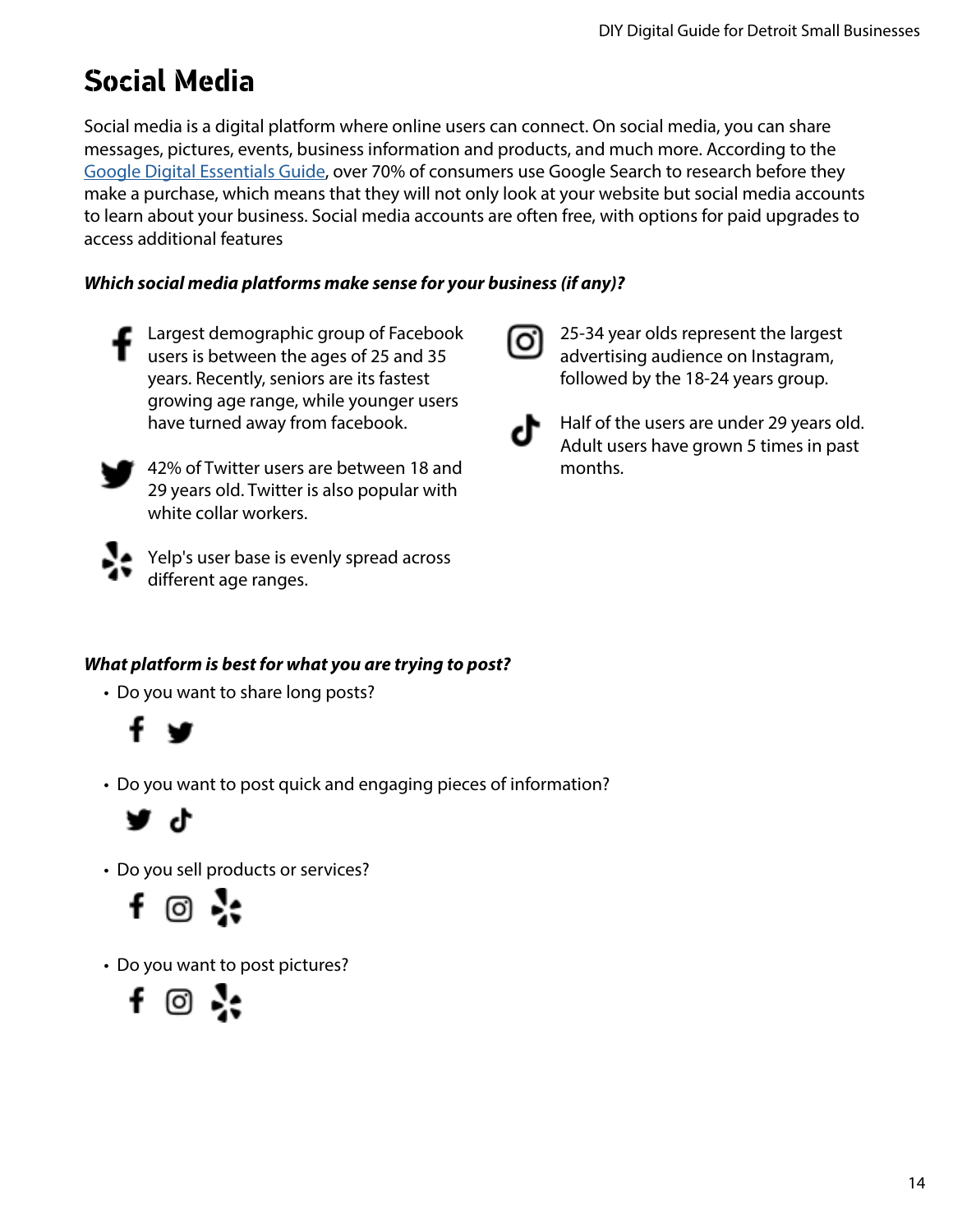### *Are you a social media guru?*

- $\Box$  I have claimed my [free Google Business profile.](https://www.google.com/business/?ppsrc=GMBB0&utm_campaign=us-en_US-et-gs-z-gmb-s-z-h~sb-g4sb-u&utm_source=gmb&utm_medium=et&gmbsrc=us-en_US-et-gs-z-gmb-s-z-h~sb-g4sb-u-WLC-3EG-SEC)
- $\Box$  I have added my company logo, updated business hours, and photos to my free Google Business profile.
- $\Box$  I am active on social media platform(s) that I know my target customers are most likely to use.
- $\Box$  I have identified social media marketing goals as well as key performance indicators (KPIs) that will help me measure my success.
- $\Box$  I have a system in place to manage all of my company's social media pages.
- $\Box$  I have a social media person who posts.
- $\Box$  I have a social media calendar.
- $\Box$  I track my key performance indicators (KPIs).
- $\Box$  I use tools such as sproutsocial or Hootsuite to manage all of my company's social media pages and to track my key performance indicators (KPIs).

Social media can be time-consuming, as it invites continuous engagement with customers. If you don't have a communications staffer or a social media intern, you might consider using a social media management tool to pre-schedule posts. Over time, you can look at the analytics for your social media channels to learn what times, dates, and content types attract the most engagement, and schedule posts accordingly.

#### *The most common social media management tools:*

- *Unum* allows users to layout social media posts, schedule future posts, and gain insights. Commonly used for Instagram
- *Hootsuite* is a comprehensive social media management platform that offers social media monitoring and social media analytics
- *Later* offers social media streaming services to focus on visual scheduling, media management, marketing and analytics
- *Tweetdeck* allows viewing multiple twitter accounts at once, scheduling of tweets in advance, and building twitter connections
- *Buffer* allows scheduling posts on various social media platforms, such as Twitter, Facebook, and Instagram, in advance. Also provides social media analytics
- *Content Cal* provides services for creating, managing, and posting social media posts

#### *Resources*

- "[Design Guide for Neighborhood Business"](https://designcore.org/wp-content/uploads/2018/06/DesignGuide_DigitalUpload.pdf) Design Core Detroit
- [Digital Essentials Guide](https://smallbusiness.withgoogle.com/digital-essentials-guide#!/) Google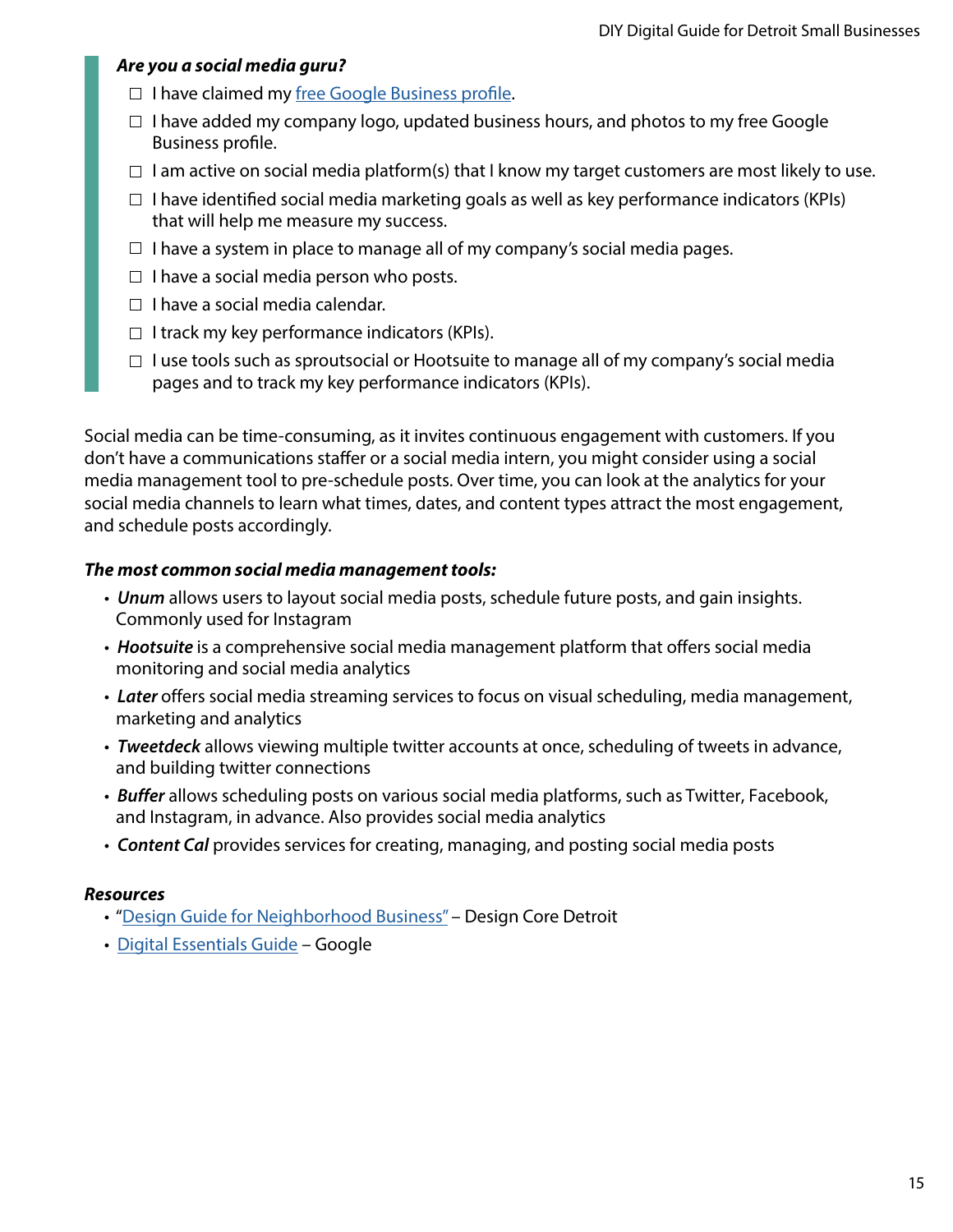### **Selling Online**

*"*I want to expand my customer base to include customers who cannot come to my store. I want to use the web to sell my goods online. I want to better understand the different web platforms I can use, and which is the best fit for me."

Anonymous

The pandemic helped push e-commerce retail sales above \$210 billion in the second quarter of 2020, an increase of over 30% from the previous quarter, according to Commerce Department data.

Small businesses can sell on existing platforms, or consider building their own E-commerce site. Existing platforms can be more simple to manage and are easier to attract new customers, but platforms often charge a percentage of sales. Building your own E-commerce site can be more affordable, but requires a higher level of tech savvy and requires you to drive traffic to your own taste.

### **Should you sell on an existing platform or build your own e-commerce site?**

### *Key things to consider before you build your own e-commerce website:*

Do you know how to build a website, or have someone who can do it for you?

Do you have someone who can do website updates for you quickly?

Do you have a point of sale system in place? *If yes, which website builders does it integrate with?* 

Do you have an accounting system in place? *If yes, which website builders does it integrate with?*

Do you have someone who can serve a customer service role to answer customer questions and resolve issues?

Do you have the capacity to package and ship/deliver new customer orders at least every other day?

Do you know who your customers are, and do they shop online on independent websites?

Do you have a marketing plan that will help drive traffic to your own website?

Do you have a marketing budget that will help you test your marketing plan?

Have you done user testing on your website to ensure that your customers can navigate the site?

Do you have someone who can help you set up automations to email customers with abandoned shopping carts?

If you answer NO to any of these questions, you might want to start by selling on an existing hightraffic website.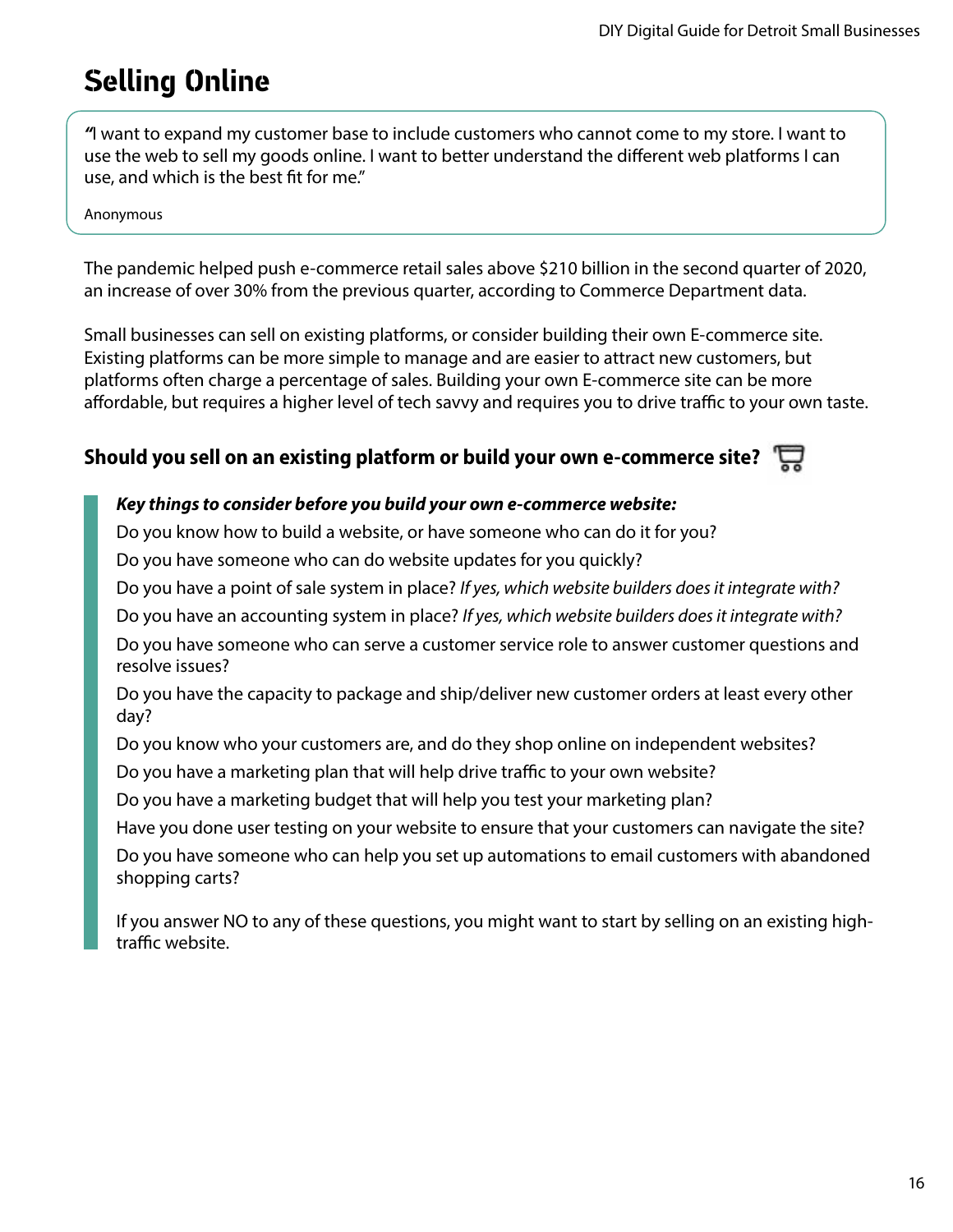### *Selling (non-food) products on existing platforms:*

**a** Amazon (largest web platform, sells new and used products of all types)

- **Etsy** Etsy (handmade or unique items, art)
- Ebay (collectibles, consignment)
- **P** Poshmark (clothes)
- Facebook Marketplace (used, or sometimes new items for sale locally)
- $\sigma$  Instagram (beauty, fashion, lifestyle products)
- Mercari (consignment, collectibles)

### *Selling food products through third-party apps:*

|                                                  | <b>DOORDASH</b> | <b>GRUBHUB</b> | <b>UBEREATS</b> |
|--------------------------------------------------|-----------------|----------------|-----------------|
| No Start-Up Costs                                |                 |                |                 |
| No Tablet Rental                                 |                 |                |                 |
| Adjustable Level of<br>Marketing & Commision     |                 |                |                 |
| No Commission on<br>Restaurant Website<br>Orders |                 |                |                 |
| Delivery Fees paid only<br>by Customer           |                 |                |                 |
| No Commission on<br>Pick-Up Orders               |                 |                |                 |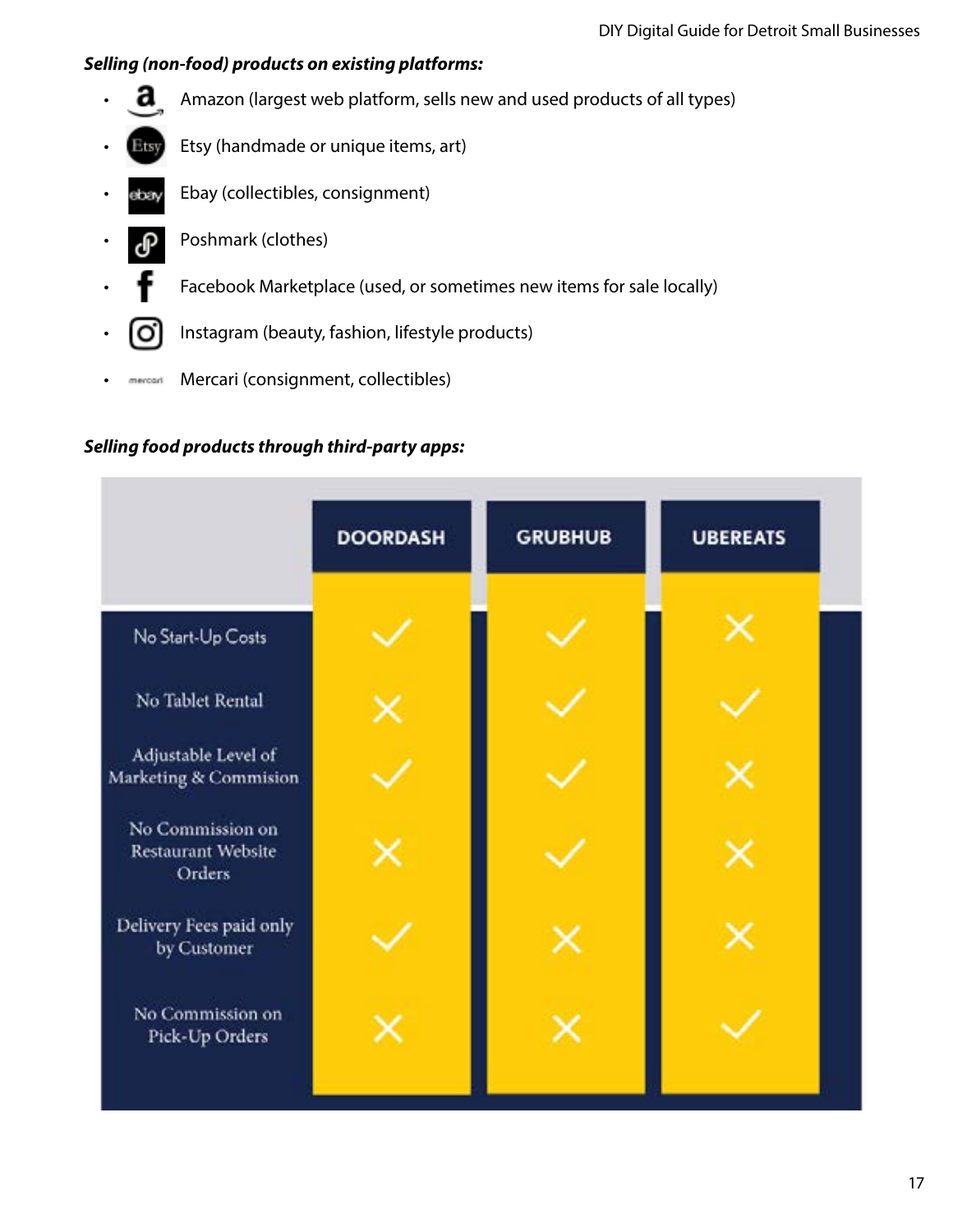*[5 Ways to Keep Your Restaurant Safe & Profitable](https://smallbusiness.withgoogle.com/digital-essentials-guide#!/)* - A website from the University of Michigan +Impact Studio for Local Business that compares traditional indoor dining, outdoor dining, curbside pickup, third party delivery apps, in-house delivery, and third party hybrid delivery options.

*[Delivery Service App Revenue Calculator.](https://impactstudioforlocalbusiness.org/delivery-service-revenue-calculator)* - An excel spreadsheet created by University of Michigan students to help business decide which third-party delivery service would be the most profitable for them.

### *Tips if you build your own e-commerce website:*

- Remember to test it on multiple devices and browsers.
- Perform user testing. [University of Michigan's UX Lab](https://www.uxlab.si.umich.edu/) offers free personalized consultations for entrepreneurs seeking UX help.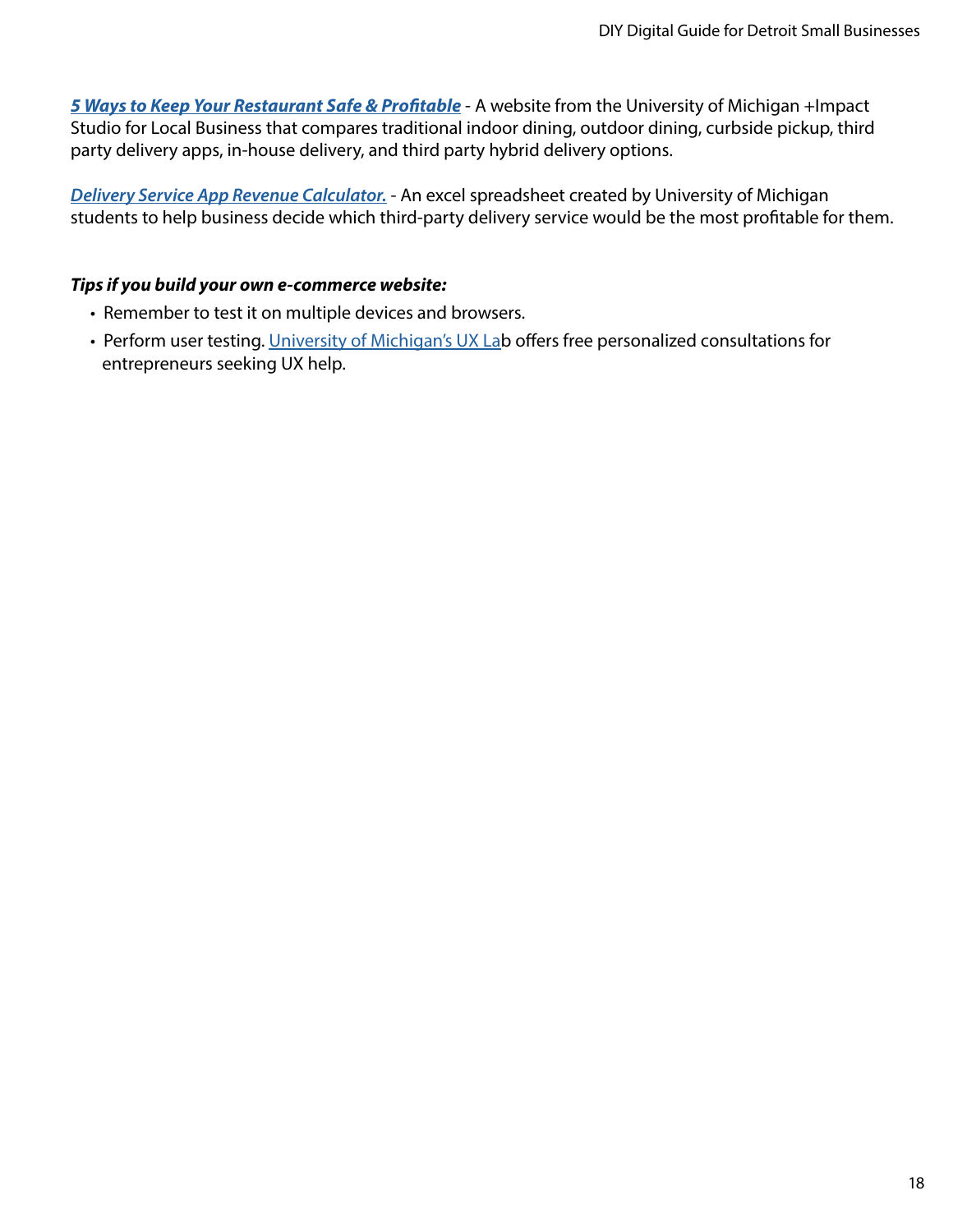### **Accounting**

*"One of the things we saw over and over throughout the pandemic is that business owners were not able to apply for grants or loans because they did not have accounting systems in place that would allow them to quickly generate the financial statements they needed. Through DNEP Free Accounting, we provide oneon-one support to help business owners with issues like this."*

Aaron W. Jackson Program Manager, Detroit Neighborhood Entrepreneurs Project University of Michigan



### *Accounting Systems Can Help:*

manage your books, cash flow, financial reports, invoices, and payment processing; keep track of expenses and profit. Options range from free to subscription-based tools.

### *How to decide which accounting software to use?*

- [Information about Common Accounting Software](https://fitsmallbusiness.com/best-small-business-accounting-software/)
- [NerdWallet Comparison of Accounting Software](https://www.nerdwallet.com/article/small-business/20-apps-small-business-owners)

### *Popular Options:*

 • *[Wave](https://www.waveapps.com/accounting/?utm_campaign=847004632-SL&utm_medium=wp-nb&utm_source=google&utm_term=46057922554-wave-e_new_nv&utm_content=c--272276889537_Sitelink_Accounting-2-SL&utm_campaign=acq-us-branded&utm_medium=wp-bs&utm_source=google&utm_term=46057922554-wave-e_new_nv&utm_content=c--272276889537_nv_nv&gclid=Cj0KCQiA15yNBhDTARIsAGnwe0UM5Sh20zLx83qHkzRDJvdJS__vFl9YhV6-KyY57hoKMoPb6fzt5HIaAgf0EALw_wcB)* (Only free option but has limited features. Ideal for businesses that only need to track income and expenses)

[Full video tutorial for Wave](https://www.youtube.com/watch?v=cxOVfZQHLOM)

[Comprehensive guide to using Wave](https://s3.amazonaws.com/wave-prod-customer-success/downloads/Wave-Fearless-Accounting-Guide.pdf)

- *[GoDaddy](https://www.godaddy.com/email/online-bookkeeping)* (low-cost; best option for anyone who pays platform fees, eg., Amazon, etsy, PayPal, or eBay fees)
- *[Freshbooks](https://www.freshbooks.com/)* (More affordable than Quickbooks with great mobile accessibility for those without computers)

[Full video tutorial of Freshbooks](https://www.youtube.com/watch?v=5cbVSCjQr5g&t=19s)

[How to Get Started with Freshbooks](https://www.youtube.com/watch?v=LpS0nZ1uJyI)

[Getting the most out of Freshbooks webinar](https://www.youtube.com/watch?v=siE0KgBQHFQ)

 • *[Quickbooks](https://quickbooks.intuit.com/accounting/)* (well known, lots of features like reporting, inventory, and time logging, but pricey) [Full video tutorial of Quickbooks](https://www.youtube.com/watch?v=jOtsT91SZ2A)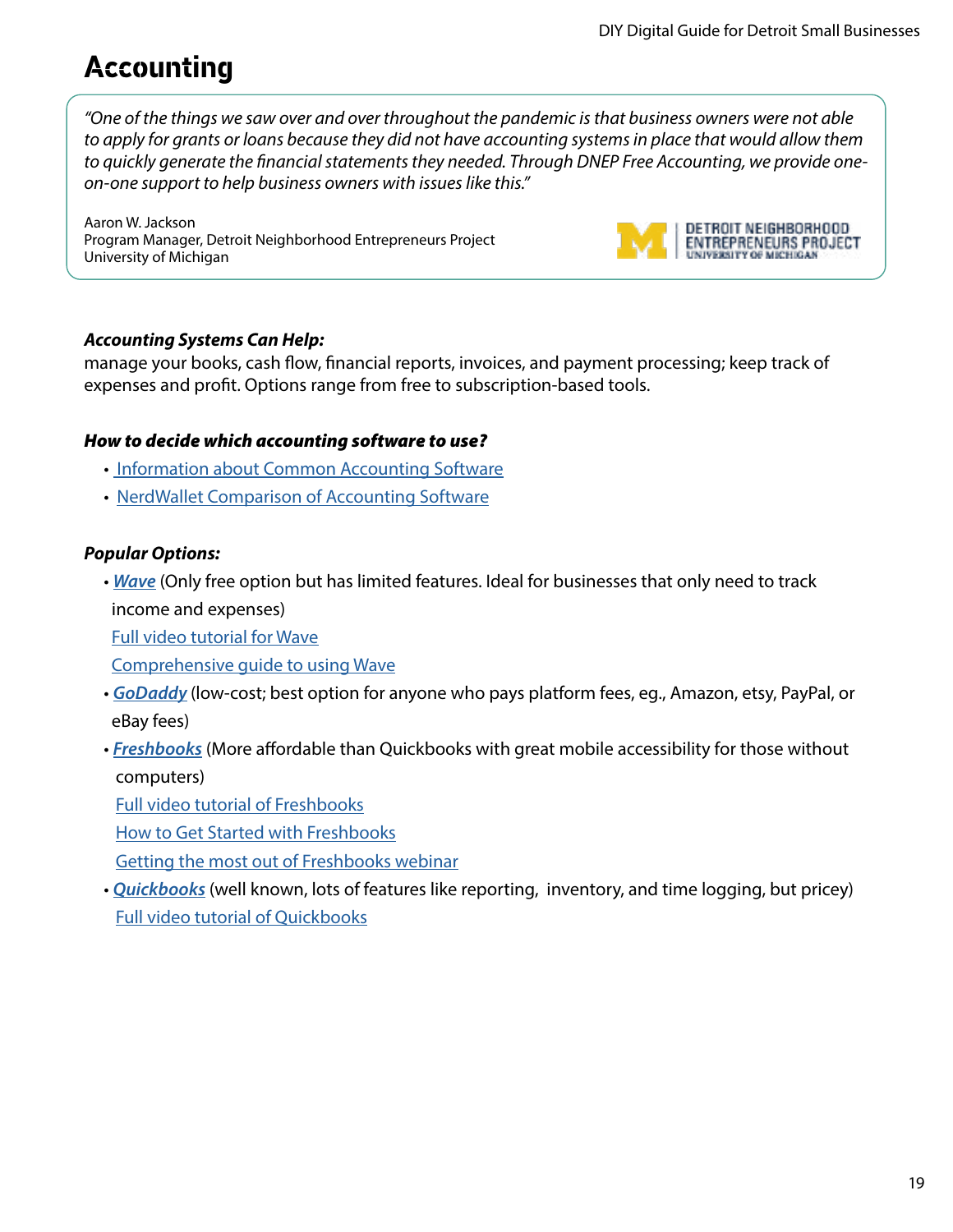*Need free 1:1 support in preparing or reading financial statements, setting up/ maintaining good accounting practices, or other financial questions?* Business students from the University of Michigan can help you with that for free. Sign up online for a free appointment with **DNEP Free Accounting.** Open to forprofits and non-profits throughout Michigan, year-round.

*Need a bookkeeper?* Detroit SCORE trains bookkeepers each year to work with local Detroit microenterprises. Email David Broner at [david.broner@scorevolunteer.org t](mailto:david.broner@scorevolunteers.org)o request an updated list of recommended bookkeepers.

**Need a CPA?** [Accounting Aid Academy](https://www.accountingaidacademy.org/) works with dozens of volunteer tax preparers and accountants each year to assist sole proprietors and non-profits. Accounting Aid also hosts workshops for business owners and provides assistance with financial statement preparation.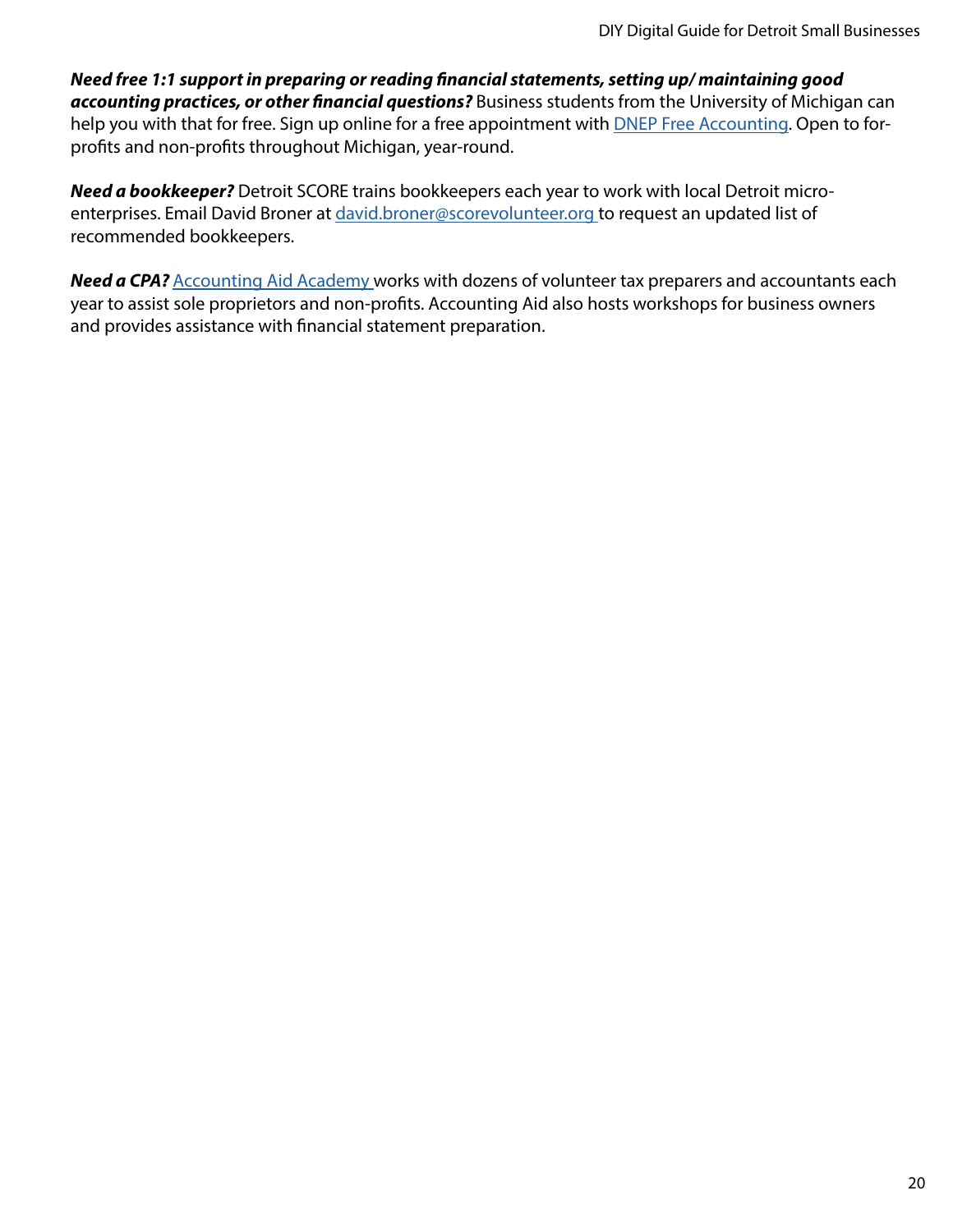# **Point of Sale System**

*"*I want to accept credit cards, but I don't know how to go about choosing or setting up a point of sale system. How do I decide which point of sale system is right for me, and how do I go about setting it up?"

Anonymous

Point of sale systems allow you to streamline your business operations, and different businesses are suited to different point of sale systems. By choosing a point of sale system that works for you, you can increase business efficiency and effectiveness.

*How to decide:* the DNEP +Impact Studio for Local Business provides information on how to choose a [point of sale system that is right for you](https://financelawpolicy.umich.edu/dnep-impact-studio-local-business/point-sale).

### *Popular Options:*

- *Square* (best for high-volume, low-dollar transactions; easy to use)
- *Clover* (geared toward restaurants, requires equipment purchase)
- *Toast* (geared towards restaurants) [Toast Set-up guide](https://central.toasttab.com/s/article/Quick-Setup-Guide)
- *Quickbooks* (for more established businesses; does not integrate with Shopify)
- *Lightspeed* (geared towards retail products) [Lightspeed set up guide](https://www.lightspeedhq.com/pos/retail/payments/)  [Lightspeed L Series App tutorial video](https://www.youtube.com/watch?v=-681m2nzyQo)
- *Vend* (geared towards retail shops) [Vend set up guide](https://support.vendhq.com/hc/en-us/categories/202642518-Getting-Started)  [Demo video](https://www.vendhq.com/demo)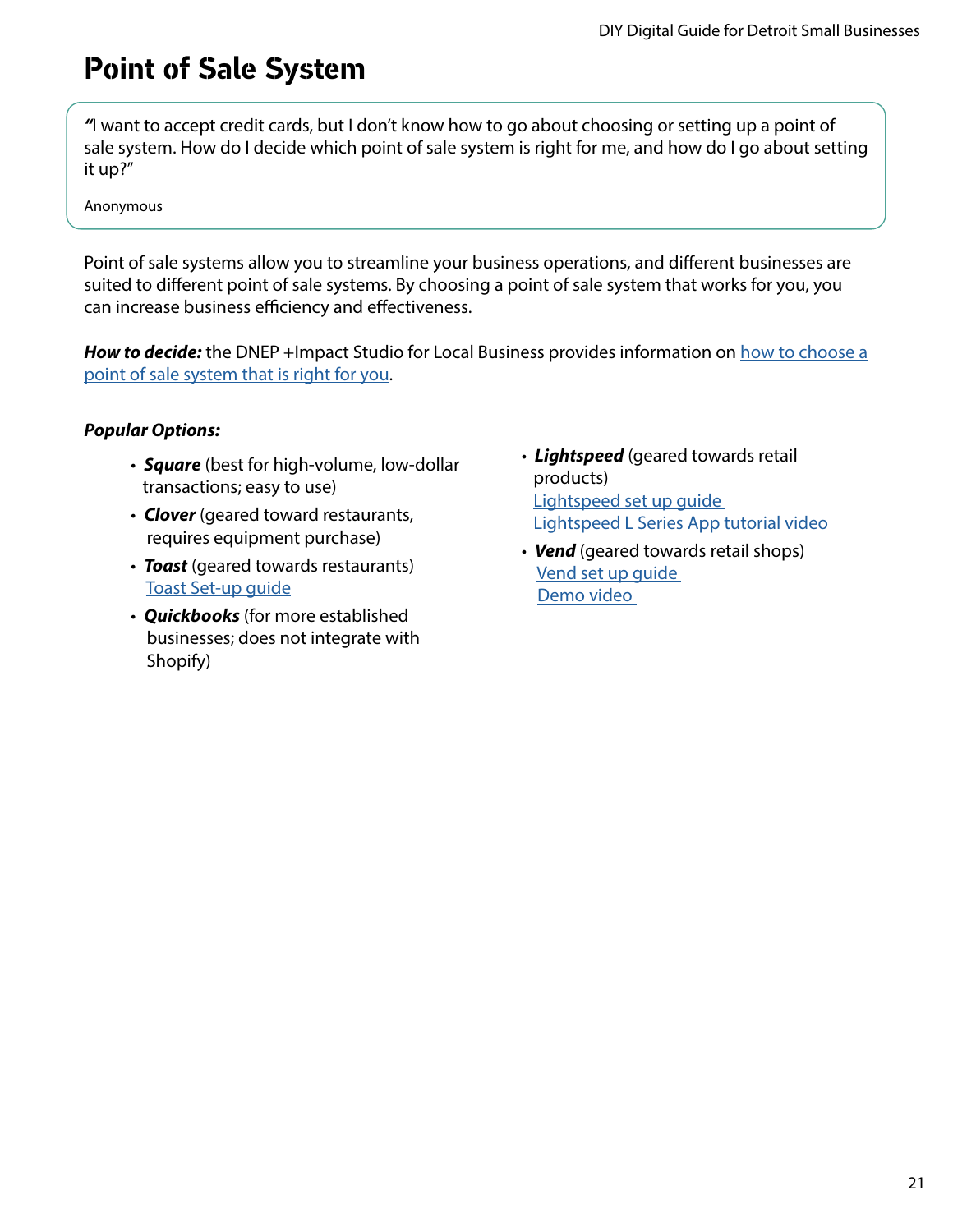# **Email Communications**

**"**I want to boost sales by building stronger, longer customer relationships focused on repeat sales, but my social media ads don't reach all of my followers, even when I pay to boost them. How can I get customers to come back?"

Anonymous

Automated emails are a terrific way to keep your happy customers coming back for more. By capturing email addresses, you can send regular sales promotions, tell customers about new products or changed hours, or reach out when they leave something in their shopping cart without purchasing.

### *Popular Email Options include:*

- *[Mailchimp](https://mailchimp.com/resources/mailchimp-101/)* (affordable plans for smaller businesses with tons of features and email templates)
	- [Mailchimp's guides and tutorials](https://mailchimp.com/help/)
	- [Full video tutorial for Mailchimp](https://www.youtube.com/watch?v=IWeCs6oNeks)
- *[Constant Contact](https://www.constantcontact.com/email-marketing?gclsrc=aw.ds&&cc=GOO-234736&pn=search&gclid=Cj0KCQiA15yNBhDTARIsAGnwe0XF39siNYFRJieFzfUQ6w9YPfF166DqWvAu9FICVDpftE7Jyh3OqE4aApaaEALw_wcB&gclsrc=aw.ds&nclid=9oDYRt84Hk5psegpxZo0hUMHOxCz_d2Wt6E88I9JYXD5jGYu9WIcxMXgqTWSGatT)* (easy to use for nonmarketers, but with fewer features and more basic design templates)
	- [Constant Contact's quickstart guides](https://knowledgebase.constantcontact.com/ToolkitPKBFAQs?t=guide&lang=en_US)
	- [Full video tutorial for Constant Contact](https://www.youtube.com/watch?v=xLg3RQ_gD0s)
- • *[MailerLite](https://www.mailerlite.com/features)* (Best free option but less user friendly than others)
	- [MailerLite short video tutorials](https://www.mailerlite.com/video-tutorials)
	- [Full video tutorial for MailerLite](https://www.youtube.com/watch?v=6W0n7fBmavc&t=0s)

### *Comparisons of popular email software:*

- [6 Best Email Marketing Services for Small Business](https://www.websitebuilderexpert.com/email-marketing/small-business-services/)
- [Email service finder survey](https://www.emailtooltester.com/en/newsletter-service-smart-finder/)
- [Video comparison of popular options](https://www.youtube.com/watch?v=WE4A-cTWonA)

Pricing plans differ by platform and will depend on how many subscribers you have and how many emails you plan to send per month.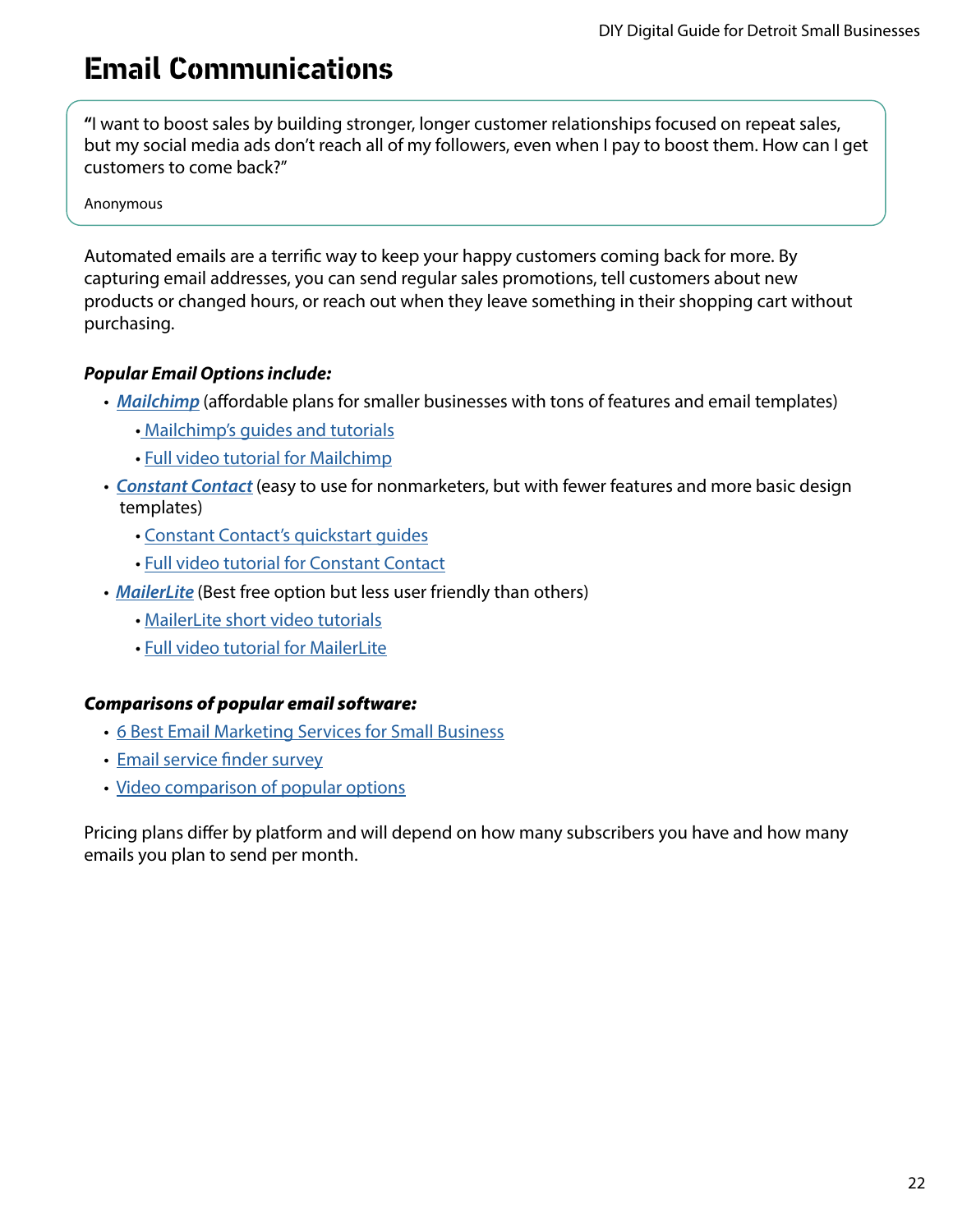# **Payroll**

Organization is key for managing payroll effectively. Technology allows efficient storage and retrieval of information, so finding a good payroll app for you will enable you to juggle and keep track of your various payroll tasks in a more effective way.

### *Popular Options:*

- *Gusto*
	- How to instal[l](https://help.collective.com/en/articles/4685438-gusto-setup)
	- How to operate
- *Quickbooks*
	- How to install desktop version
	- Step-by-step video
- *Onpay*
	- How to install

### *Comparisons:*

- Payroll Management Software
- Best Payroll Apps

# **Storing Your Business Data in the Cloud**

Organization is key to successfully running a business. Running a business involves keeping track of a great amount of information, which is difficult to do when the information is stored on paper. How can I use cloud software to easily store and retrieve information?

### *Primary Tools Businesses Use for Online Data Storage:*

- Google Drive
- Dropbox
- iCloud
- Amazon Drive

### *Resources*

- [Comparison chart](https://www.itbusinessedge.com/cloud/compare-top-cloud-providers/)
- What is a clouding software quide
- [9 Common Uses of Cloud Computing](https://digitalcloud.training/9-common-uses-of-cloud-  
      computing/)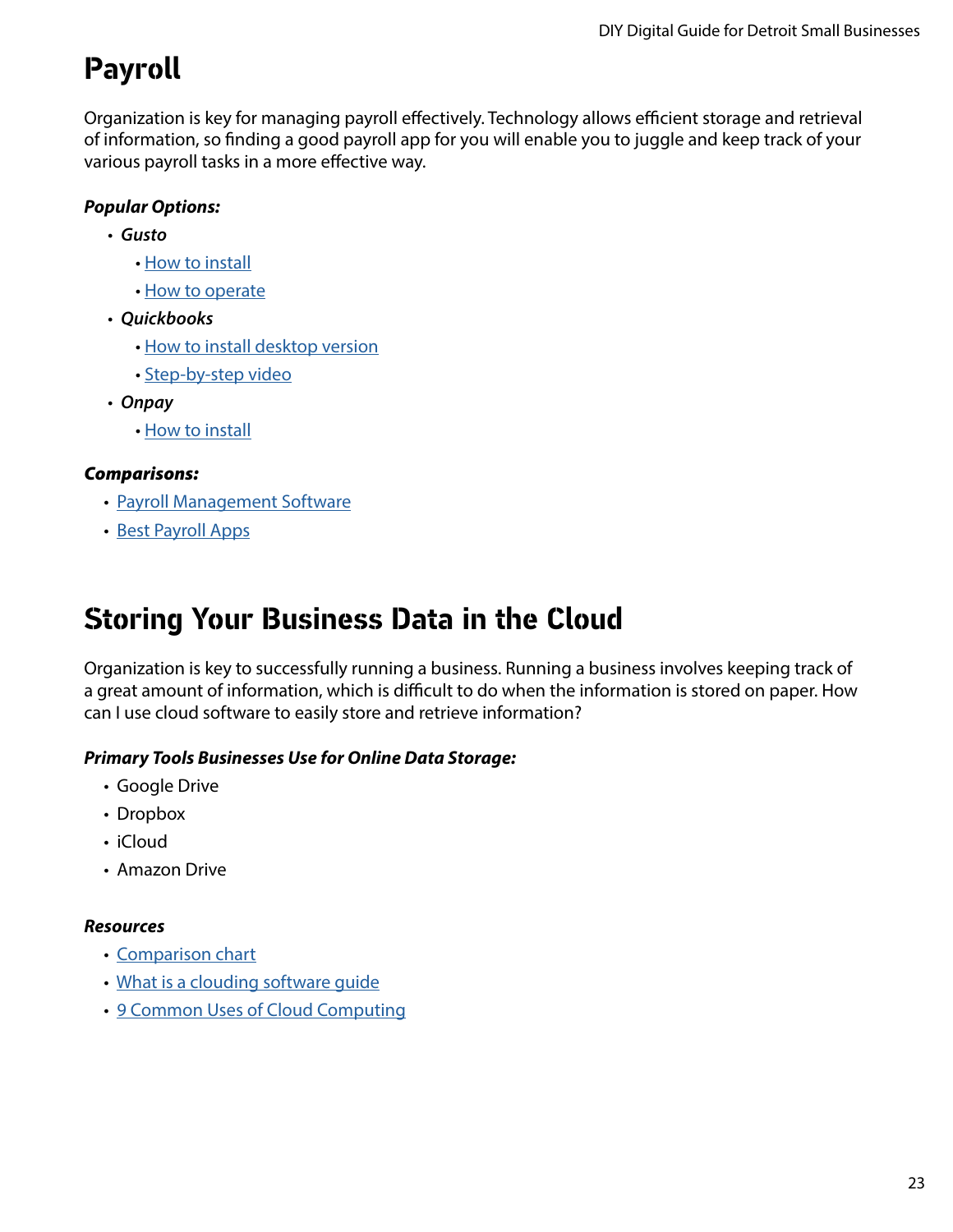# **Project Management**

Project management tools help you stay on top of to-do lists and calendars, track projects from start to finish, and divide/assign work among multiple people. Templates for recurring projects (like employee onboarding or regular events) can ease the burden of managing these projects.

There are dozens of options for project management software. Most offer great free plans, with paid integration to connect outside apps. Selecting the best option will depend largely on personal preference, so we recommend clicking around to see what works best for you and your team.

### *Popular Options:*

- *[Asana](https://asana.com/) (most flexible for structuring varied projects; multiple project views like timeline, board, list, calendar, etc.)*
	- [Asana user guide](https://asana.com/guide)
	- [Asana video tutorial for beginners](https://www.youtube.com/watch?v=iKsO9zx9n2Q)
- *[Trello](https://trello.com/) (intuitive drag and drop interface; most visually appealing)*
	- [Trello user guide](https://trello.com/en-US/guide/trello-101)
	- [Trello video tutorial](https://www.youtube.com/watch?v=aGVnI7hdo2E)
- *[Basecamp](https://basecamp.com/how-it-works) (less intuitive; best option for chatting with team in real time, storing files, and automating check-ins/meetings in one place)*
	- [Basecamp how-to guides](https://3.basecamp-help.com/)
	- [How to use Basecamp video tutorial](https://www.youtube.com/watch?v=nbLG091-tGE)

### *Comparisons of Project Management Software:*

- [The best project management software for small businesses in 2021](https://zapier.com/blog/best-project-management-software-small-business/)
- [6 Key Benefits of Using Microsoft Teams](https://www.conosco.com/blog/6-key-benefits-of-using-microsoft-teams/#:~:text=Benefits%20of%20Microsoft%20Teams.%201%20Streamlined%20communications.%20Effective,%205%20Host%20smarter%20meetings.%20%20More%20items)